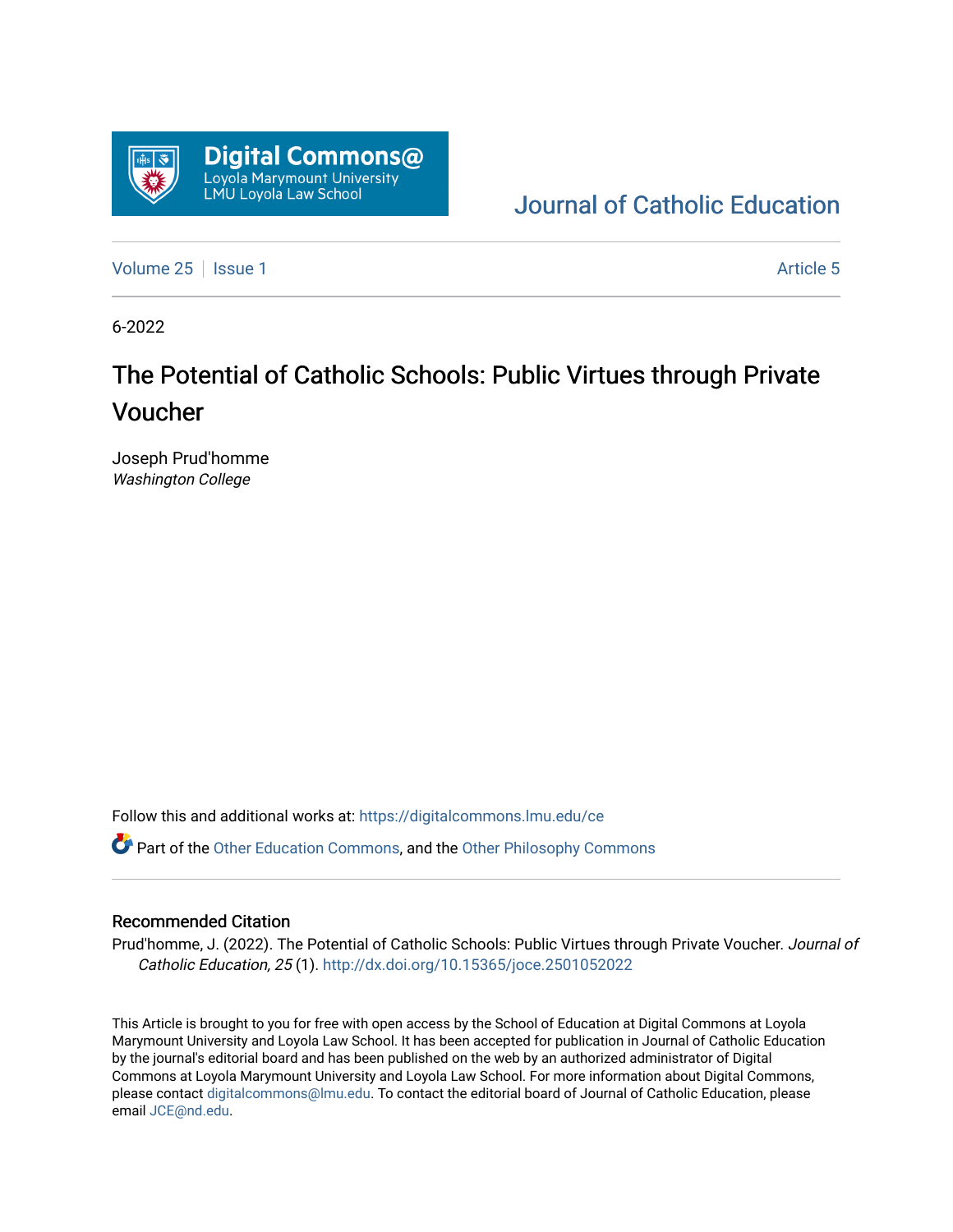*Journal of Catholic Education* Spring 2022, Volume 25, Issue 1, 109[-132](#page-24-0) This work is licensed under CC BY 4.0.  $\left(\overline{\mathbf{e}}\right)\left(\overline{\mathbf{f}}\right)$ <https://doi.org/10.15365/joce.2501052022>



# **The Potential of Catholic Schools: Public Virtues through Private Voucher**

Joseph Prud'homme<sup>1</sup>

**Abstract:** Recent US Supreme Court cases signal a likely increase in calls for K-12 school choice programs that include the option of enrolling in religious schools. In turn, criticism of religious school-inclusive school choice programming is likely to shift to policy and values-based critiques. This article addresses two allegations of Catholic primary and secondary school deficiencies in achieving objectives important to a pluralist society, allegations that would invalidate indirect state support of Catholic schools. By analyzing the aesthetics of Hans Georg Gadamer and Aristotelian moral theory in light of American Catholic schools' potential, this paper rejects claims that Catholic education is unlikely to meet core needs of a contemporary pluralist society.

**Keywords:** school choice, leadership, moral education, Gadamer, Aristotle, dramatic arts instruction

hilosophers of education have long debated the question of whether public or p primary and secondary schools provide students the best opportunity for educa success (Gross, 2018). This debate is now especially pronounced i hilosophers of education have long debated the question of whether public or private primary and secondary schools provide students the best opportunity for educational success (Gross, 2018). This debate is now especially pronounced in terms of broad-based parents, making it easier for children to enroll in private schools—including, should parents choose, religious schools. Since programs of this nature permit state resources eventually to reach schools run by religious organizations, one major line of opposition has taken the form of constitutional challenges involving the separation of church and state.

<sup>1</sup> Washington College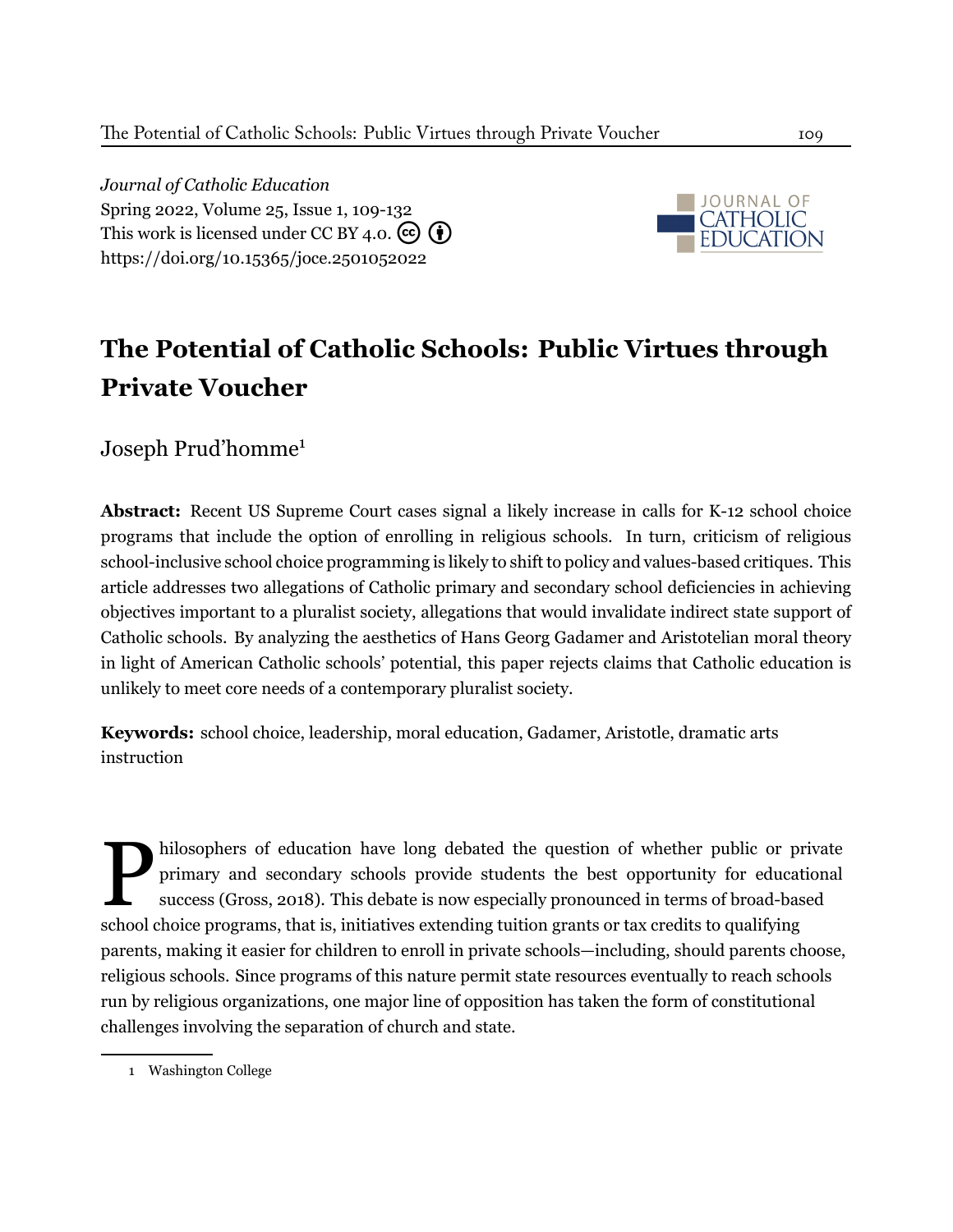Church-state legal objections met significant setbacks at the state and federal level between years 1998 and 2002. In the first major case, opponents of a Wisconsin voucher program argued that school choice programs with a religious school option violated restrictions found in Wisconsin's so-called Blaine Amendment, a restriction also found in 38 other states that prohibits public funding of sectarian institutions. In *Jackson v. Benson* (1998), the Wisconsin Supreme Court ruled that, since support is given to parents in the pursuit of free choice, state support used for religious school tuition does not violate the Blaine Amendment. In response, opponents marshalled a second constitutional challenge, one asserting that religious school-inclusive educational choice programs violate the federal Constitution's Establishment Clause. However, the US Supreme Court (2002) found in *Zelman v. Simmons-Harris* that, since school choice programs extend support to parents and not to religious schools themselves, no violation of the Establishment Clause occurs either.

The Supreme Court dealt a further setback to religion-inclusive school choice in the important 2020 case of E*spinoza v. Montana Department of Revenue.* In *Espinoza*, the Court ruled that states may not create public programs easing access to private schools and limit the support only to those parents who would use the assistance to enroll in secular private schools. To do so, the Court held, is a violation of the First Amendment's guarantee of religious free exercise (which is binding on states). The *Espinoza* decision largely disarms constitutional challenges based on Blaine Amendments by requiring that states either cease secular-only school choice programs or create an option for parents to choose state assistance for enrollment in either religious or secular schools.1

In light of *Jackson, Zelman*, and *Espinoza*, we should expect increased school choice programs nationwide. Just as school choice programs expanded after the legal victories in the late 1990s and 2000s (Komer & Grady, 2013, 8), we should expect expansion in the aftermath of *Espinoza*, leading to an increase in options for parents to choose enrollment in religious schools. Indeed, a range of

<sup>1</sup> A further case currently before the United States Supreme Court could definitively dismantle the last constitutional restrictions on religion-inclusive school choice. In the case of *Carson v. Makin*, heard in oral argument in December of 2021, the Court wrestled with an unusual Maine law that addresses the remote reaches of this rural state. Since certain regions of the state are sparely populated and a far distance from any public school, Maine uses, as part of its ordinary public school system, a voucher program for students in these remote regions. The law allows parents in these rural areas to enroll their children in any non-religious private school to compensate for the state's inability to provide a nearby public school. Plaintiffs have alleged that this policy violates the logic of *Espinoza.* The state of Maine has argued that *Espinoza* only guarantees that states cannot ban state money in supplemental state educational programs and, even then, that the guarantee in *Espinoza* does not explicitly rule out a prohibition on state funds for a religious use, only prohibiting state funds from being restricted to a school because of the school's religious status. However, the Supreme Court's conservative majority "scoffed" at this distinction at oral argument (Howe 2021), and, in the eyes of many commentators, the Court appears likely to reject Maine's distinction between a religious status and a religious use on the logic that religious status is meaningless if that status does not allow the use—or practical implementation—of that which constitutes the status—viz. the *beliefs* to which the school adheres (Gray 2021).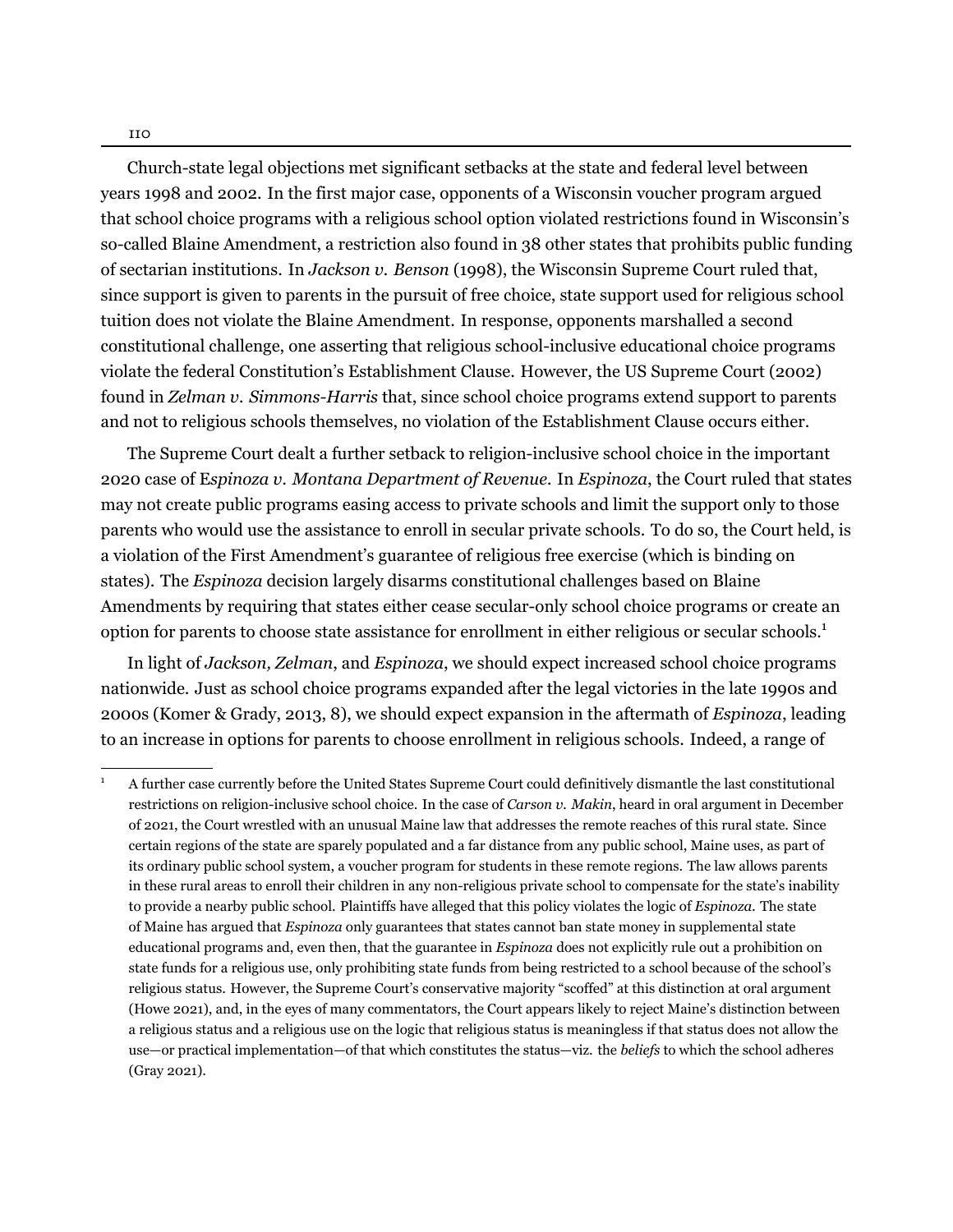commentators has remarked that *Espinoza* will likely bring "a boon for school choice" (Sobic, 2020) resulting in "far-reaching" change (Dunn, 2020). Moreover, the logic of the *Espinoza* ruling could require states with charter schools—state-funded, often community-organized schools that operate under distinctive rules and with less state regulatory oversight—to certify and fund religiously affiliated charter schools, something states have not yet been authorized to do (Dunn, 2020). *Espinoza* holds that states which have chosen to afford parents public school supplementation cannot exclude them from using the state-granted benefit to enroll in religious schools. Dunn argues that, eventually, *Espinoza* may be interpreted even further. Dunn claims that some may view charter schools as analogous to private schools in the public school system and would therefore be allowed to indirectly receive state funds through school choice programs without respect to religious status. As a result, publicly funded charter programs could not limit funding to secular charter schools only (2020).2 This reading would further expand state support of religiously affiliated schools.

In any event, constitutional challenges to educational choice programs that include options to enroll in religious schools are likely to play a far less central role in educational policy making. In turn, we should expect opposition to religious school-inclusive school choice programs to re-center on arguments about the direction of public policy in an effort to stop legislatures from either reauthorizing existing school choice programs or creating new ones.3

In this work I first address one policy-based argument against broad-based school choice, the assertion that assisting access to religious schools risks creating divisions within American education that will impede a diverse society's members' ability to live productively with one another. In response to this critique, I highlight research on the social outcomes of broad-based school choice programs which shows that religious school graduates demonstrate high levels of positive social behavior. This research renders unreliable the argument that broad-based school choice will undermine civic tolerance and comity in a diverse society.

I then address a more nuanced argument against state assistance in religious school enrollment, one that views broad-based school choice programs as harmful to a liberal democracy by failing to ensure the training of future leaders appropriate for a liberal polity—that is, leaders with the public virtues necessary for effective leadership in a pluralist democracy. Addressing this critique, which the likely expansion both of school choice proposals and corresponding criticisms of school choice programs renders all the more pressing, is best approached, I believe, through an interdisciplinary analysis. Focusing on Catholic schools in the United States, I offer here an

<sup>2</sup> This position is also expressed by educational financing scholar Bruce D. Baker (2021).

<sup>3</sup> Indeed, Joe Biden's successful presidential campaign in 2020 "ran on outspoken opposition to the efforts to use public funds to help children attend private schools," and his administration is likely to call for states to engage in a "massive shift" in educational policy, which will engender a wide-ranging debate (Blad, 2020).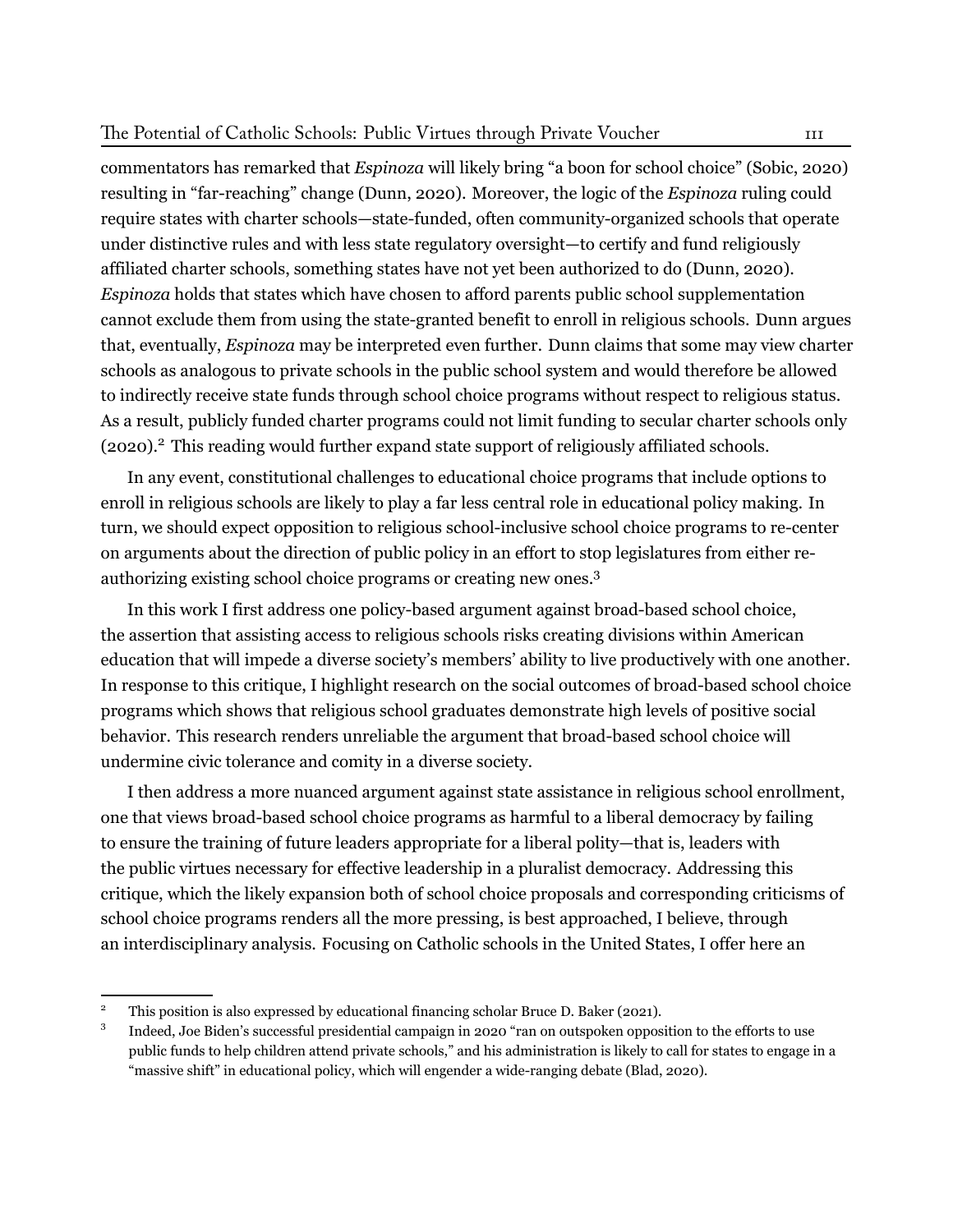interdisciplinary assessment that brings together insights from educational law and policy, the philosophy of education, aesthetic theory, and Catholic theology. Through this interdisciplinary approach I argue, based in part on the thought of Hans George Gadamer, that Catholic schools are unlikely to hinder, and actually are quite likely to assist, the formation of a properly trained citizenry from which leaders in a liberal society can emerge. Further, viewing Catholic education in regard to Popes John Paul II, Benedict XVI, and Francis's teachings on the potential of art and arts education underscores this point.

#### **Opposition to School Choice**

Given the likely expansion of efforts to adopt broad-based school choice initiatives following *Espinoza*, groups opposed to educational choice are likely to mobilize a range of non-constitutional criticisms. Claims likely to take on renewed importance include the assertion that school choice programs "decimate public education" by "siphon[ing] off public funds" from traditional public schools (Weingarten, cited in Modan, 2020) and arguments addressing testing outcomes for religious school enrollees (Boser, et al., 2018; Mills, et al., 2016; Lubienski, 2013). However, we should also expect a redoubling of arguments that extend beyond concerns over funding and scholastic outcomes, particularly ones that involve basic aspects of liberal democratic political thought. One such critique is that school choice measures which expand access to religious schools undermine the nation's educational efforts to fully develop in schoolchildren the skills necessary to exist in a highly diverse, contemporary, and liberal society. In fact, in the aftermath of *Espinoza*, one prominent educational theorist argued just this: "With racial unrest in the streets, competing narratives on the news, and advantage-seeking behavior in the voting process, the last thing we need to do is retreat from the singular institution that attempts to bind our nation together." (Black, 2020) Black argues that the public schools collect children of all backgrounds in one public enterprise, and serve as nurseries of tolerance and respectful pluralism (Black, 2013, p. 457).

Such a position underscores long-held views against educational choice, such as the National Education Association's "Social Case Against Vouchers." This argument holds that "the voucher system would only encourage economic, racial, ethnic, and religious stratification in our society," but that America's "success has been built on our ability to unify our diverse populations" (NEA). Indeed, the claim that educational choice will have a negative impact on the political culture of a liberal democracy has been developed by prominent educational theorists including Gutmann (1999), Noddings (2007), and Berliner, the latter even asserting that voucher programs will allow "splintering along ethnic and racial lines," such that American primary and secondary education "could end up resembling the ethnic cleansing... in Kosovo" (1999, p. 83).

Despite these concerns, choice programs involving religious schools have continued to make considerable advances. In addition to the legal authorization afforded by favorable court rulings,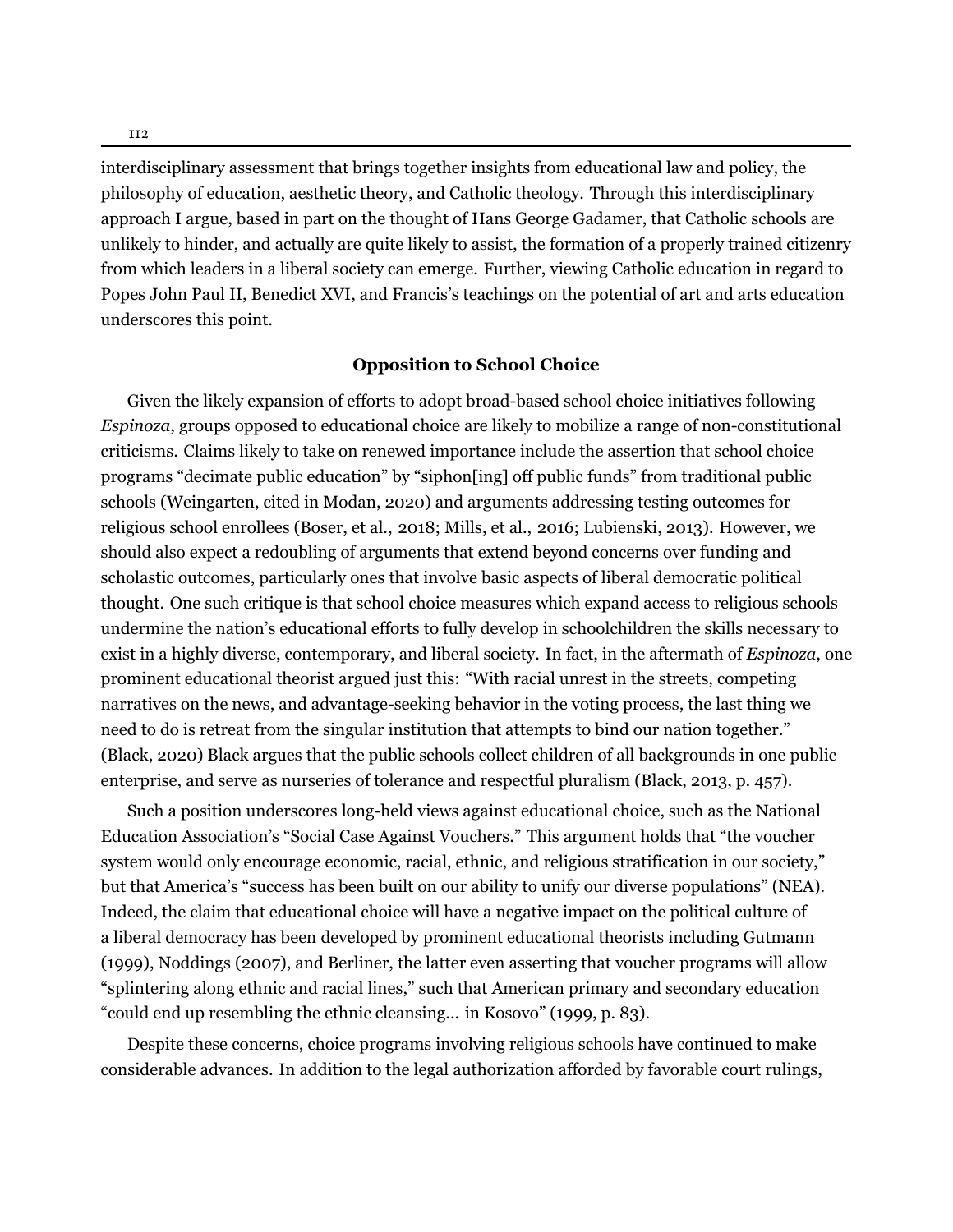this advancement is due in part to research which indicates concerns that greater access to religious schools will foment social fragmentation are overdrawn. Godwin and Ruderman, for example, document that students educated in religious schools in the United States have the same, if not more, levels of social trust and tolerance than public school graduates, and they demonstrate no increased prejudice levels and have a high level of willingness to engage in community service, including service in demographically diverse communities (2014, pp. 165-169).4

However, a further argument concerning the relationship between educational reform aiding religious schools and liberal democratic political thought addresses the development of a deeper set of capacities among students. McLaughlin defines a more comprehensive approach to character education as the "maximalist" position, in contrast to the "minimalist" approach defined by factors assessed by Godwin and Ruderman. Minimalist approaches seek to ensure the formation of "the citizen who is law abiding and public-spirited in the sense of helping neighbors through voluntary activity" (McLaughlin 2008a, p. 122). Godwin and Ruderman's research indicates that graduates of religious schools express tolerance of difference and a willingness to engage in some civic collective action with diverse fellow citizens. Therefore, according to this research, religious school education is capable of securing this minimalist objective.

The maximalist objective, however, demands more. Maximalist views are "locatable on a continuum" (McLaughlin 2008a, p. 121). The most expansive of the maximalist conceptions involves the development of "the dispositions and capacities required for democratic citizenship generously conceived" (McLaughlin 2008a, p. 123. Emphasis added). That is, it entails the formation in schoolchildren of dispositions essential for public leadership—leadership exhibited through traits that go beyond those facilitating tolerance, comity among a diverse citizenry, and performance of minimal civic and community activities. We can call these further dispositions "public virtues" as they are necessary for public leaders to understand the wealth of difference in contemporary society and to empathize with the diverse communities in the contemporary world.5

Moreover, this issue broadens when the needs of leadership formation are related to the egalitarian premises of liberal democratic political thought. On such premises, all students deserve the ability to rise to the highest level of political influence that their skills, aptitudes, and ambitions permit. Every young pupil, in other words, deserves to be viewed by the state as a potential future legislator, governor, or jurist and to receive an education which does not unfairly prevent the development of skills often present in valued community leadership positions. The Association of

<sup>4</sup> Data supporting this conclusion go back a number of years. In 2007 Wolf found that "the effect of private schooling or school choice on civic values is most often neutral or positive" (p. 70).

<sup>5</sup> The Institute for Democratic Education in America, for example, sees a core aspect of education as instilling young people with the skills "to be leaders" in "building" and sustaining a liberal society and thus sees schools as obligated to attend to the challenge of forging leadership-level abilities (Bennis, 2019).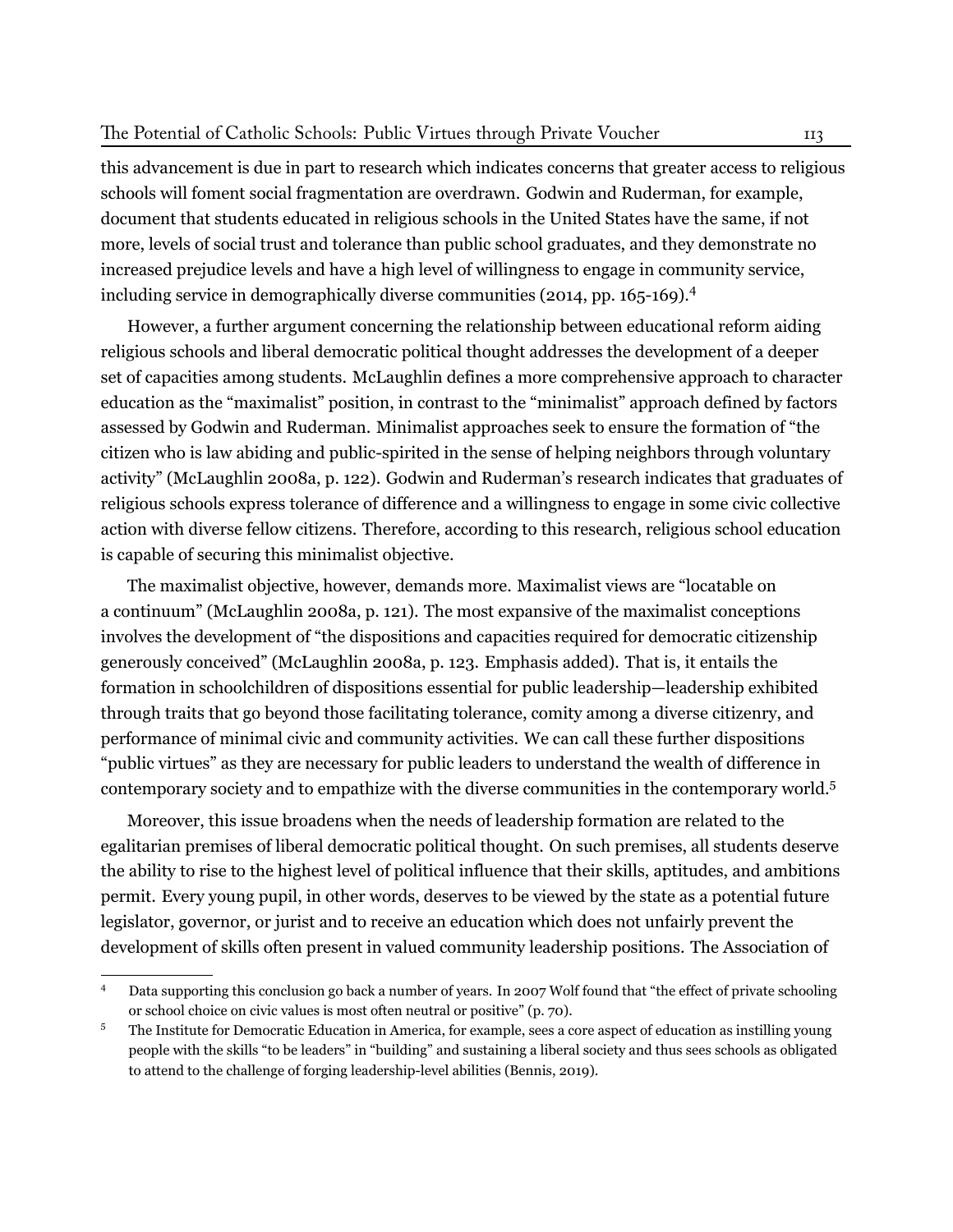American Colleges and Universities states that "all citizens are potential leaders" (Marcy, 2002). It would, therefore, be a scandal to the liberal egalitarian ethos for some students to, knowingly by the state, receive an education unfit for the developing of leadership-level abilities and potential.

Leadership scholars and political philosophers have debated which attributes are most needed and exhibited by exemplary leaders in the context of contemporary liberal democratic selfgovernance (Femia, Korosenyi & Slomp 2010, pp. 25-50). A consensus holds that at least a basic outline of outstanding leadership characteristics needed in a liberal democracy can be specified. At a minimum, these include what Rosenblum calls a "civic magnanimity" that expresses exceptional critical reasoning skills, a deep appreciation of the diverse values found in a pluralist society, and adaptability to changing circumstances.<sup>6</sup> In turn, the question arises as to whether religious school education can successfully secure these important characteristics.

A range of educational theorists has argued that religious schools are not so able, at least, not without "thick regulatory strings attached" (Dwyer, 2002, p. 340). Callan, for example, argues for a strong set of educational interventions that would impose substantial and invasive state inspection on any program of public support for religious schools (1988, 1997).7 Theorists such as Callan and Dwyer argue that, with respect to all children whom its resources are deployed to educate, the state must work to ensure that, early in their education, they are exposed to a diversity of values, religions, and perspectives as a way to actively protect these students' right to acquire the skills possessed both by responsible citizens, and, as far as each student's natural talents and ambitions permit, the skills possessed by civic leaders in a liberal society. Since the best leaders have (among other traits) a profound openness to widely diverse viewpoints and the ability to critically assess, learn from, and act on each view, early childhood education which is paid for with state resources, even if indirectly through school choice programs, must strive to ensure that schoolchildren do not become set in their ways.

In this line of argument, Catholic schools tend to be among the primary targets. As Macedo remarks, an animating element in efforts to regulate private schools is precisely a "distrust" of many religious communities—arguably, especially Catholicism—and their educational objectives (2000, p. 204) for at least three reasons. First, the values of traditional Catholic thought are often seen as problematic in the contemporary pluralist world of liberal democracy. For example, Macedo argues that Catholic teachings about abortion and male priesthood "run afoul of equal freedom for women" (cited in Giles, 2001). Second, such tensions with considerations of equal freedom are especially troubling given the traditional Catholic educational emphasis on Aristotelian-inspired

<sup>6</sup> Echoing Rosenblum, Macedo defines exemplary liberal traits as "broad sympathies, self-critical reflectiveness, willingness to experiment and to accept new things…and allegiance to…public reason" (1992, p. 220).

<sup>7</sup> Callan does not seek to overturn the parental right to enroll children in religious schools should parents pay for it, calling that excessively "Jacobin" (1997, pp. 23-4).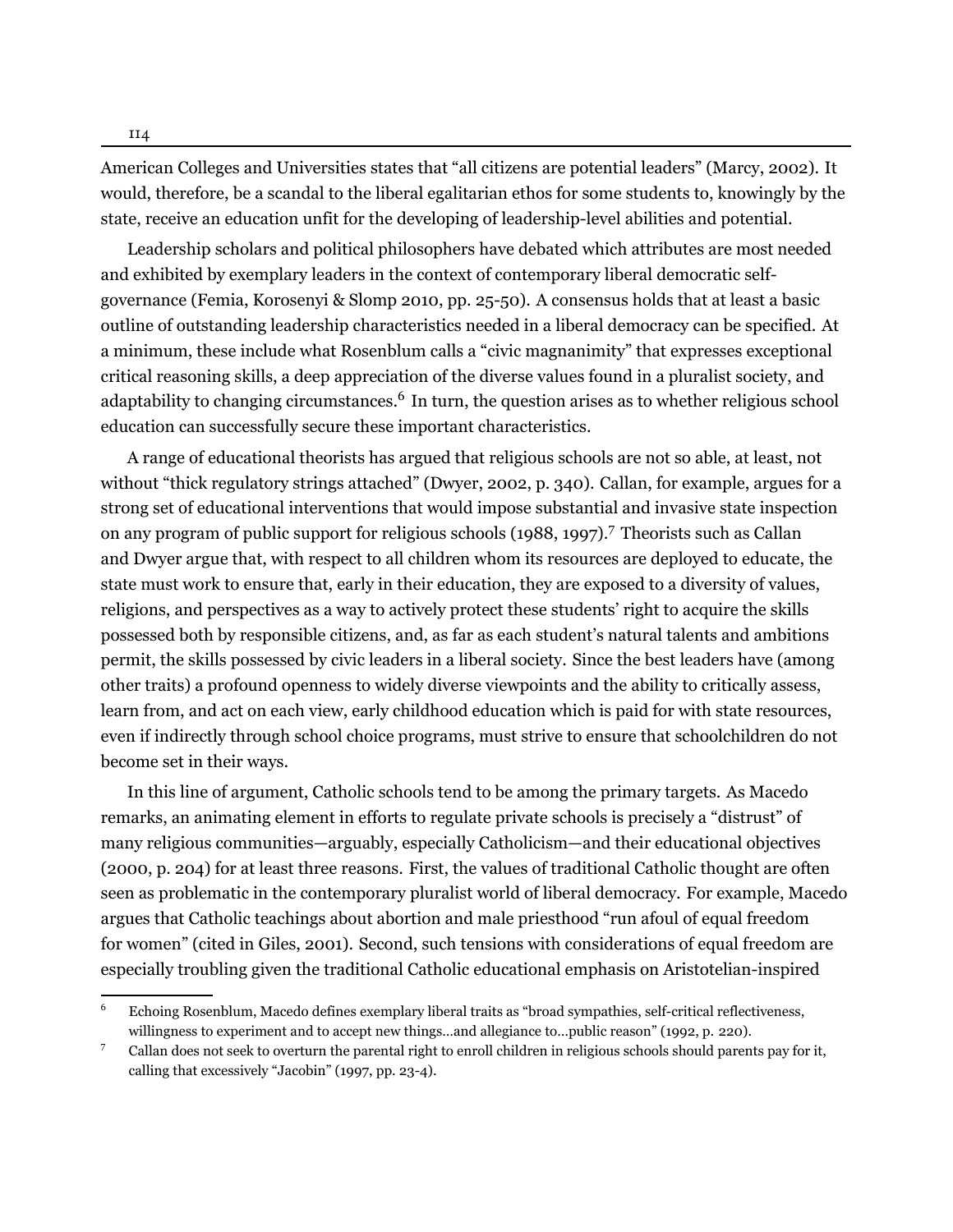moral instruction. As one critic of school choice iterates, many Catholic educators "assume that the key to a happy, productive life is to live a life of virtue in the Aristotelian sense" (Nash, 1997, pp. 240-241), one best secured through an education in which intensive early instruction through a kind of moral habituation precedes critical engagement with the human good and is based on repeated practice under the direction of a moral exemplar (Kristjansson, 2007, 3).<sup>8</sup> Aristotle holds that the mind of the young is "like ground that is to nourish seed" (1179b25). The ground will either be seeded correctly or incorrectly—a sower's work will be done one way or the other. Unless "the psyche" of the student has been properly "prepared by habits," there is a great risk that the young person "would not listen to an argument turning him away [from error] or even comprehend it" (1179b26). As Reeve and other commentators note, habituation for Aristotle is therefore a preliminary or predicating process in respect to critical reasoning about ethical *tele* (1995, pp. 48-66). In the words Peters uses to describe Aristotelian-based early education, the "palace of reason" must be entered "through the courtyard of habit" (1966, p. 314). Given the influence of Aristotle on Catholic educational thought, critics assert that questionable values are likely to be embedded in young minds in a way that precludes critical engagement with alternative moral values. Third, McLeod adds that, although this problem can be found in a range of non-Catholic religious schools (such as certain conservative Protestant or Muslim schools), vouchers notwithstanding *Zelman's* focus on parental choice—would risk dividing the country in a way that favors Catholic schools given the "structural religious bias" in American private education, which, he argues, unfairly favors denominations with long-standing educational networks, and thus privileges "particularly Catholic schools" (2013, p. 334). In turn, the questionable values and educational modalities found in the nationwide network of long-standing Catholic schools would be disproportionately favored through religion-inclusive private school choice.9

This means that, for critics of contemporary school choice, any religious schools receiving support through school choice programs should require their early education children to participate in "social settings where the 'correct' religious affiliation and set of contestable values is not taken as settled," an intervention meant to facilitate among young pupils "some psychological distance between the self, qua center of evaluation and choice, and any prior loyalties" (Callan, 1988, p. 375). Or as Macedo argues, young students should "be made aware of the possibility that religious imperatives . . . might in fact run afoul of guarantees of equal freedom" (cited in Gilles, 2001). Such heavy governmental regulation of religious schools could dictate changes to hiring practices and curricular design that infringe on core functions of Catholic schools.

<sup>8</sup> In the Catholic context, of course, many Aristotelian ideas are refracted through Thomistic views. Aquinas endorses Aristotle's contention that virtue requires initial training of the emotions, and requires repeated practice. See *Summa Theologica,* I-II: qq. 49-54 and q. 63, a. 2; *Disputed Questions on the Virtues:* q. 1, a. 9; and *Ethicorum/Commentary on the Nicomachean Ethics:* Book II, Lecture, 1252-253.

<sup>9</sup> In 2019, approximately 30% of all students enrolled in private schools attended Catholic schools (Wodon 2019, p. 3).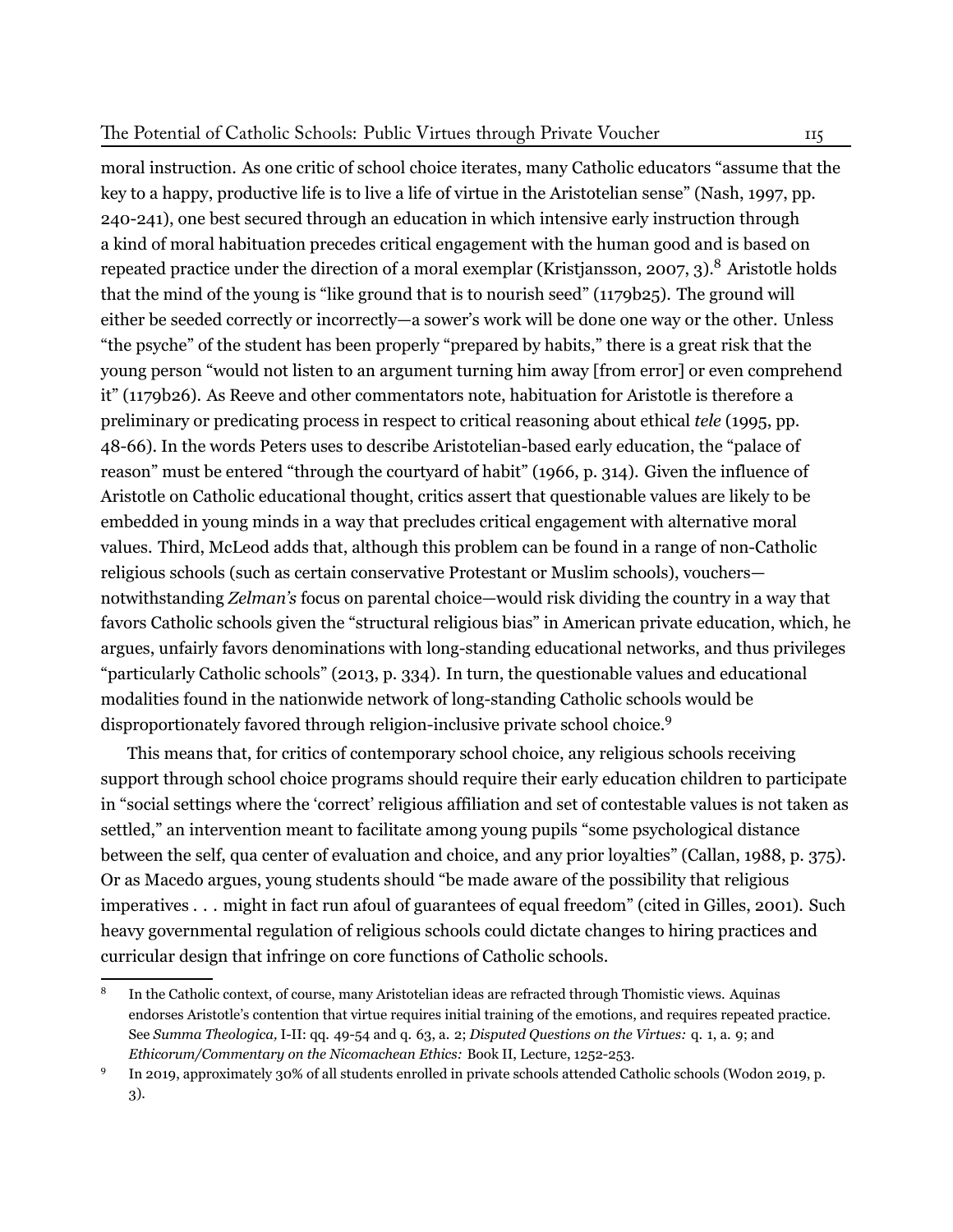However, invasive state regulation of religious schools that enroll students receiving voucher or tax credits would face substantial resistance. These schools are already forbidden by law from favoring students in admissions on the basis of religion. Any further regulations would face considerable opposition. Additionally, federal case law runs counter to attempts to force schools receiving voucher-funded students to change their hiring practices, curricula, or mission statements in ways that would satisfy the educational vision of Callan, Dwyer, and Macedo. First, the logic of the Zelman ruling implies that, once state resources are entrusted to parents for their free choice, no further constitutional questions arise, thus allowing schools to maintain their core religious identities. Second, in *Bethel v. Salmon, Maryland Superintendent of Schools* (2020), a federal district court recently placed Maryland on notice that federal case law in areas of higher education is applicable to K-12 voucher programs, and that this body of law would not allow the state "[to] consider the school's religious viewpoint" when certifying its status as a school eligible to receive students through Maryland's new school choice program. The court underscored that the U.S. Supreme Court case of *Rosenberger v. University of Virginia* (1995)—a case which struck down differential treatment in higher education programs based on religious viewpoint—applies in the primary and secondary school context of educational choice, and that this case in turn prohibits states from favoring certain religions among the entirety of religious schools that comply with existing administrative regulations, rendering problematic any intervention altering religious mission in the ways desired by Callan, Macedo, and others.

Another reason case law runs against the goal of tight regulation of religious schools receiving school choice-aided students stems from an additional Supreme Court case rendered in 2020, O*ur Lady of Guadalupe School v. Morrisey-Berru*. In this case, the Court ruled that if a religious school designates a teacher as performing a key function in the school's religious mission, then the school is free, with respect to this employee, from most state regulations on employment practices under the so-called ministerial exception. This holding also serves to limit significantly the potential for intrusive religious school interventions of the sort critics seek.10

Since invasive regulations seem unlikely, and states cannot support only non-religious schools in educational choice programming, the conclusion seems rather inexorable to Callan, Macedo, and other critics: in order to avoid undermining students' right to learn and develop the values of

<sup>&</sup>lt;sup>10</sup> The exact scope of this protection for religious schools under newly created state non-discrimination laws in terms of employees not designated as religious leaders is under litigation. See *Calvary Road Baptist Church v. Herring* (filed 2020, petition for reconsideration filed August 20, 2021). In *Fulton v. City of Philadelphia* (2021) the U.S. Supreme Court held that Philadelphia's ordinance requiring private social service organizations to engage in foster care assignments that violate the sincerely held religious views of the private charities (in this case, Catholic Social Services) violates the Free Exercise clause of the federal Constitution. As school choice opponent Bruce D. Baker argues, the combined effect of *Espinoza and Fulton* is to "open the door more widely" to religious "operators" being free to receive state funds while remaining true to their core religious tenets without state restrictions (2021).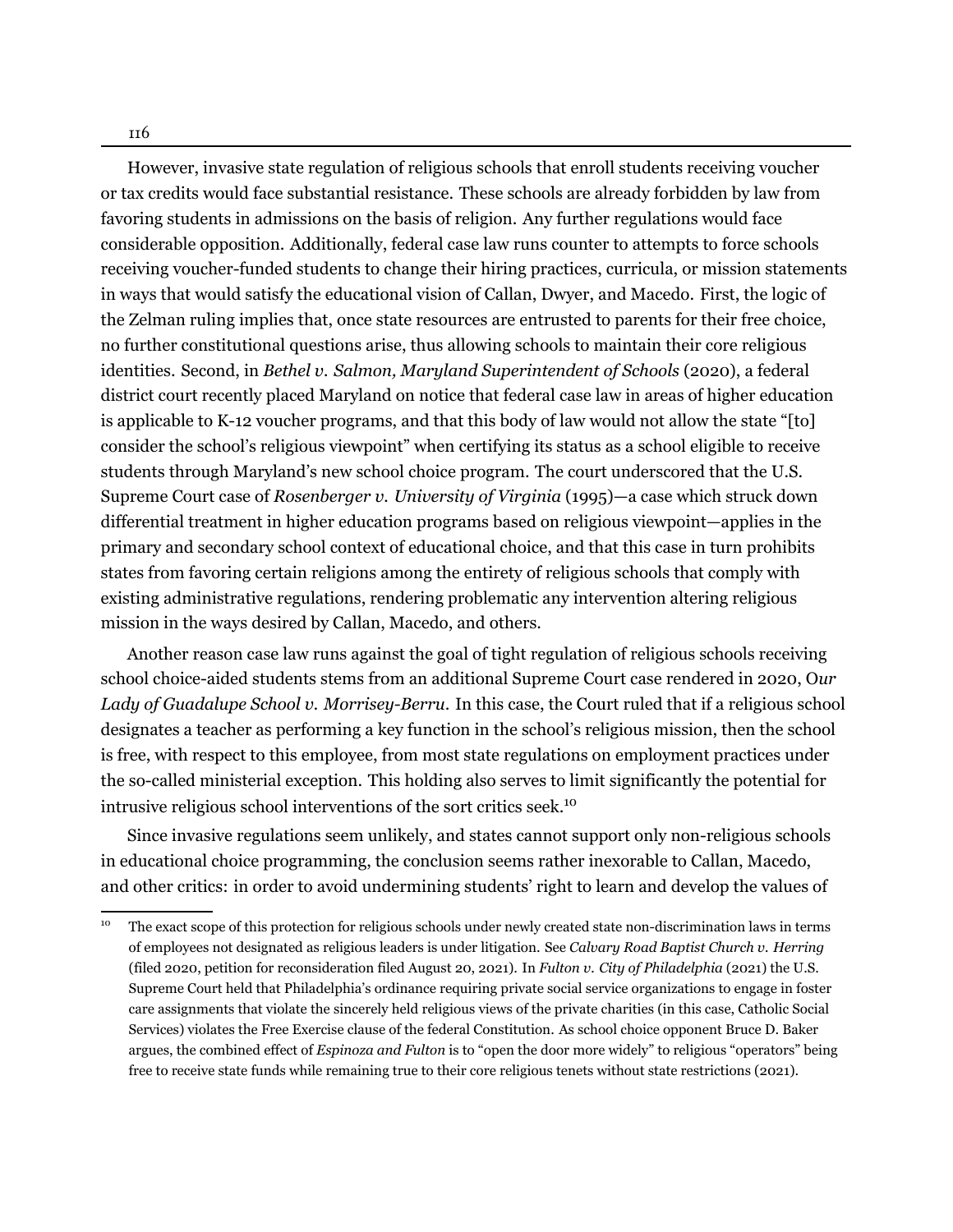diversity and acceptance which define an effective leader in contemporary life (Kristjansson 2007, 24), states should simply refrain from school choice programs altogether.<sup>11</sup>

Moreover, the criticism of broad-based school choice based on the inability to educate students for leadership in a liberal society can also manifest as a critique that Catholic schools are unable to achieve their own pedagogical objectives. Many Catholic schools in the United States either currently or potentially receiving students funded by the assistance of voucher or tax credit programs are likely committed to forging, at the appropriate time, young minds that are in fact capable of fully understanding and sympathetically engaging the diversity that defines contemporary social life. Freddoso, for example, notes that to engage non-believers on their own terms with "integrity" and "charity," showing their views in their best possible light, has "been a staple of the Christian and especially the Catholic educational tradition since the beginning" (1999, p. 239). The traditional expression of Catholic philosophical engagement with differences in moral value is through natural law reasoning, with the works of Thomas Aquinas providing a highly regarded source of insight. As Murray relates, what the natural law demands "is not understood in geometric fashion" (p. 331), but is rather known mostly in the fruit of experience (*Ethicorum*: 1, 3, n.38) through an exposure to the "customs of human life" (*Ethicorum*, 1, 4. Emphasis added). The apprehension of natural law truths, therefore, is a process which requires one's survey of "the moral experience of humanity" (Murray 1960, p. 327). But as Hill reminds us, "Aquinas was well-aware that individuals can 'get off the track,"' becoming "poorly educated or improperly influenced" (cited in *Catholic World Report,* 2016). Hence, Aquinas holds that in order to be an apt knower of the natural law, one must be able to stay 'on track' by resisting myopia or cognitive distortion and remaining genuinely open-minded. Hence, as Rommen notes, in discerning the natural law one must resist "a *doctrinaire* approach" (1936, Chpt. XIII. Emphasis added). Indeed, a rich tradition in natural law thinking, maintained by Catholic moral theologians and educational theorists including Fuchs (1965), Illathuparampil (2017), and others, holds that the key to understanding the natural law is to engage matters by opening oneself to a charitable construction of the full range of human experience—a point emphasized by the International Theological Commission's document *In Search of a Universal Ethic: A New Look at the Natural Law* (2009), which emphasizes that the natural law as a moral standard can only be learned with broad, open-minded attention to the breadth of traditions and cultures of the world.

At the same time, however, many Catholic schools do indeed advance a strong conception

<sup>11</sup> If Dunn and Baker are correct and the logic of *Espinoza* comes to be applied to charter schools, it would appear that many critics would ask for a serious reconsideration of charter school programs. Indeed, in light of *Espinoza and Fulton*, Baker assesses that, from a perspective favoring charters remaining "shielded from religious intrusion and all that comes with it," the logical conclusion is, as he and Green maintain, to "dramatically curb expansion of charter schooling, or even halt the approval of new charter applications" (Baker 2021; Baker & Green 2020).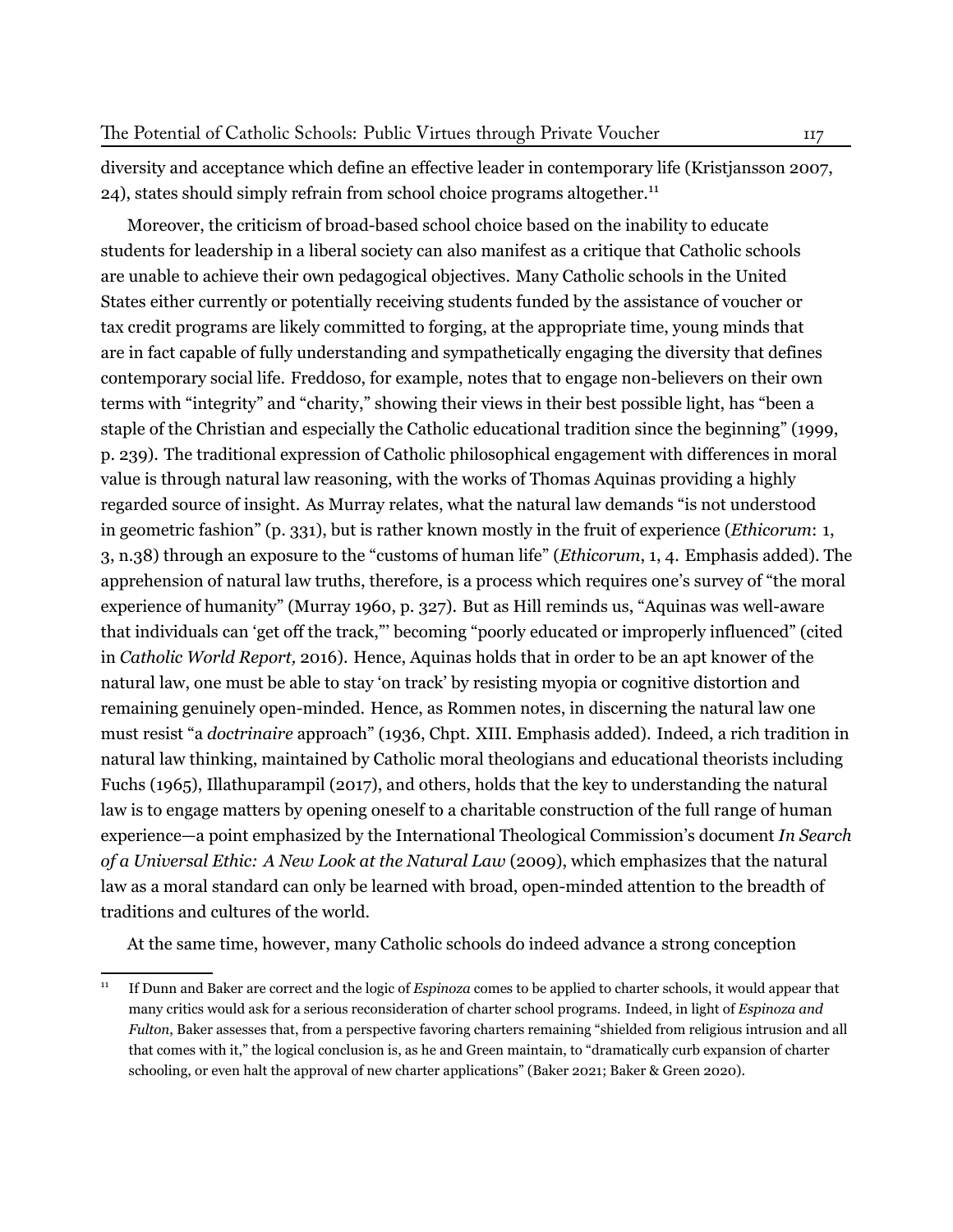of early virtue formation in an effort to "exercise a kind of holistic influence" which develops moral habits in students' early educations. McLaughlin calls this very point one of the central aspects of "the distinctiveness of Catholic schools" (2008b, p. 206)—a distinctiveness, however, that is problematic for many critics of school choice. Due to the early values instruction that might foreclose future open-minded assessment of contending values, critics can allege Catholic schools' failure to realize their own internal objectives (MacMullen, 2007, p. 24)—at least, that is, absent substantial state interventions which these same schools are likely to resist, and which are unsupported by controlling federal case law.

# **Aesthetic Theory and the Potential of Catholic Schools**

A satisfactory answer to these criticisms, I argue, can emerge by utilizing the aesthetic theory of Gadamer in the context of Catholic educational thought and the potential of Catholic schools in the United States. I develop this contention through an interdisciplinary assessment involving six stages.

# **Aesthetics and Self-Expansion**

In *Truth and Method* Gadamer writes extensively about beauty. A central insight in the aesthetic theory he sets forth is the idea of "spectatorship." Gadamer asserts that whatever one registers as beautiful can be integrated into oneself in a deeply significant sense, and that admiration of beautiful objects, therefore, can displace in a real sense one's antecedent self. If one is properly attuned to the beautiful, one can become a "spectator," and "it is in the nature of the spectator to give himself in self-forgetfulness to what he is watching" (Gadamer, 1993, p. 111). Gadamer therefore holds that "[Aesthetic] [t]ransformation means that someone is suddenly and as a whole someone else. When we have found someone transformed [by the aesthetic] we mean precisely this, that he has become another person" (p. 111).

Moreover, the self-dispossession occasioned by a beautiful object, Gadamer thinks, requires one to perceive the object as making a significant claim (or claims) to a truth that can guide action; any other stance toward a beautiful object is a reduction of it to one's antecedent purposes, and so cannot be counted as true artistic appreciation via spectatorship. In artistic apprehension, we can relate to art as if it were a part of ourselves, and in a manner that sees art as a conveyor of truthclaims; we can then internalize these truth-claims as significant and capable of action (Kelly 2004, p. 107; Gadamer, p. 106). As Czakon and Michna note, that "which [the spectator] cognizes during this experience is something important [and] significant" and "entails [the] constant possibility of referencing [it] into the private life of the spectator. In other words, we are dealing with a truth which can be used in everyday life of the individual." (2015, p. 107). The truth-claim apprehended in art, therefore, is, in Aristotle's terms, practical and not theoretical.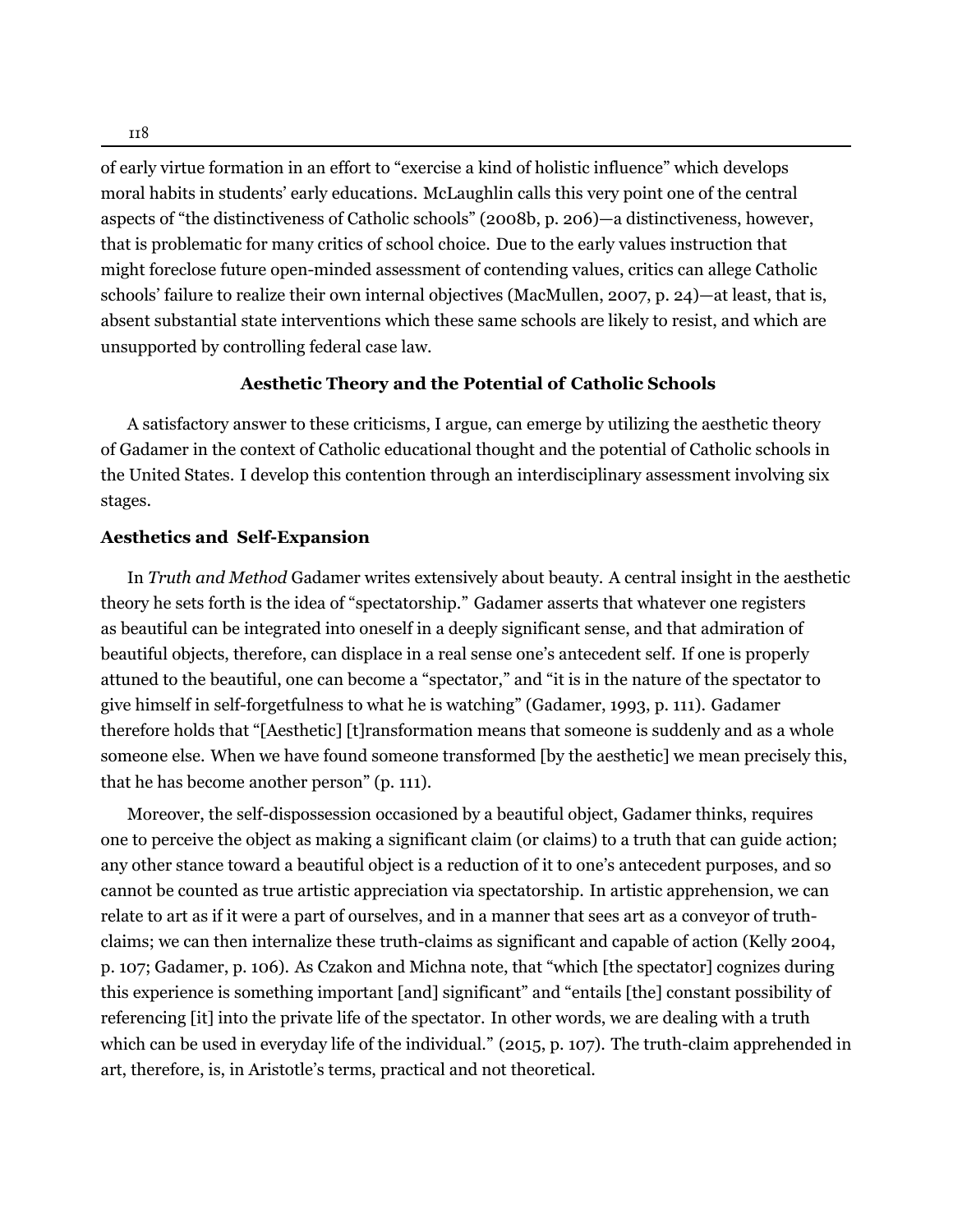# The Potential of Catholic Schools: Public Virtues through Private Voucher 119

We can now investigate in greater detail what it means to relate to art such that it becomes part of oneself. Importantly, internal to the act of spectatorship is the practice of interpretation. As Negrin writes, "Even while the recipient, under the influence of the aesthetic consciousness [i.e., in the state of spectatorship] engages in 'pure perception' of the artwork and so as another person in the sense of being transformed [by it], s/he cannot avoid considering the meaning of that which is perceived" (1987, p. 358). Gadamer argues that "pure seeing and pure hearing are dogmatic abstractions which artificially reduce phenomena. Perception always includes meaning," which comes through interpretation (p. 106). Gadamer's point is thus that, through aesthetic spectatorship, the beautiful object becomes a part of one's own self, and one interprets it as an aspect of oneself. Since interpretation occurs contemporaneously with the condition of spectatorship, one gives an interpretation of the beautiful object's claim, and, critically, provides the object an interpretation uncolored by one's antecedent thoughts or inclinations about the object (Gadamer, p. 333; Prendergast, 2004, p. 40).

# **Ethical Difference as Specimens of Beauty**

What can this contribute to debates over educational policy? Here we can see that Aristotle's thought—which, as noted, is often considered a central part of the problem due to his teaching on the need for early, pre-critical habitation—can actually prove helpful. In *Metaphysics* 1078b1 Aristotle notes that "the most important kinds of the beautiful are order, symmetry and definiteness." Beauty, therefore, is found in all three of these features, either separately or as a group. Cooper argues that we have plenty of reason for seeing these features as ascribable to practical action (1999, p. 273). For Aristotle states that "the most important kinds of the beautiful are order, symmetry and definiteness, and the mathematical sciences exhibit properties of these," and therefore "those that say that the mathematical sciences say nothing about the beautiful…speak falsely" (*Meta.* 1078a38, p. 34). Aristotle claims here that beauty may be found in a range of phenomena, so long as the phenomena exemplify orderliness and definition.<sup>12</sup> On this basis, there's ample reason for applying these same characteristics of the beautiful not only to mathematics, but also to human action. Cooper and Lear both argue that the marks of beautiful practical actions are that they are "ordered and definite" and "cohere with one's prior acts and future plans" (Cooper, 1999, p. 274), and so display an "effective teleological" ordering of actions to one's desired goals (Lear, 2006, p. 118).

<sup>&</sup>lt;sup>12</sup> See also *Poetics* Chapter 7: "every whole made up of parts" can be beautiful if it "presents an ordering in its parts" (145b34-6).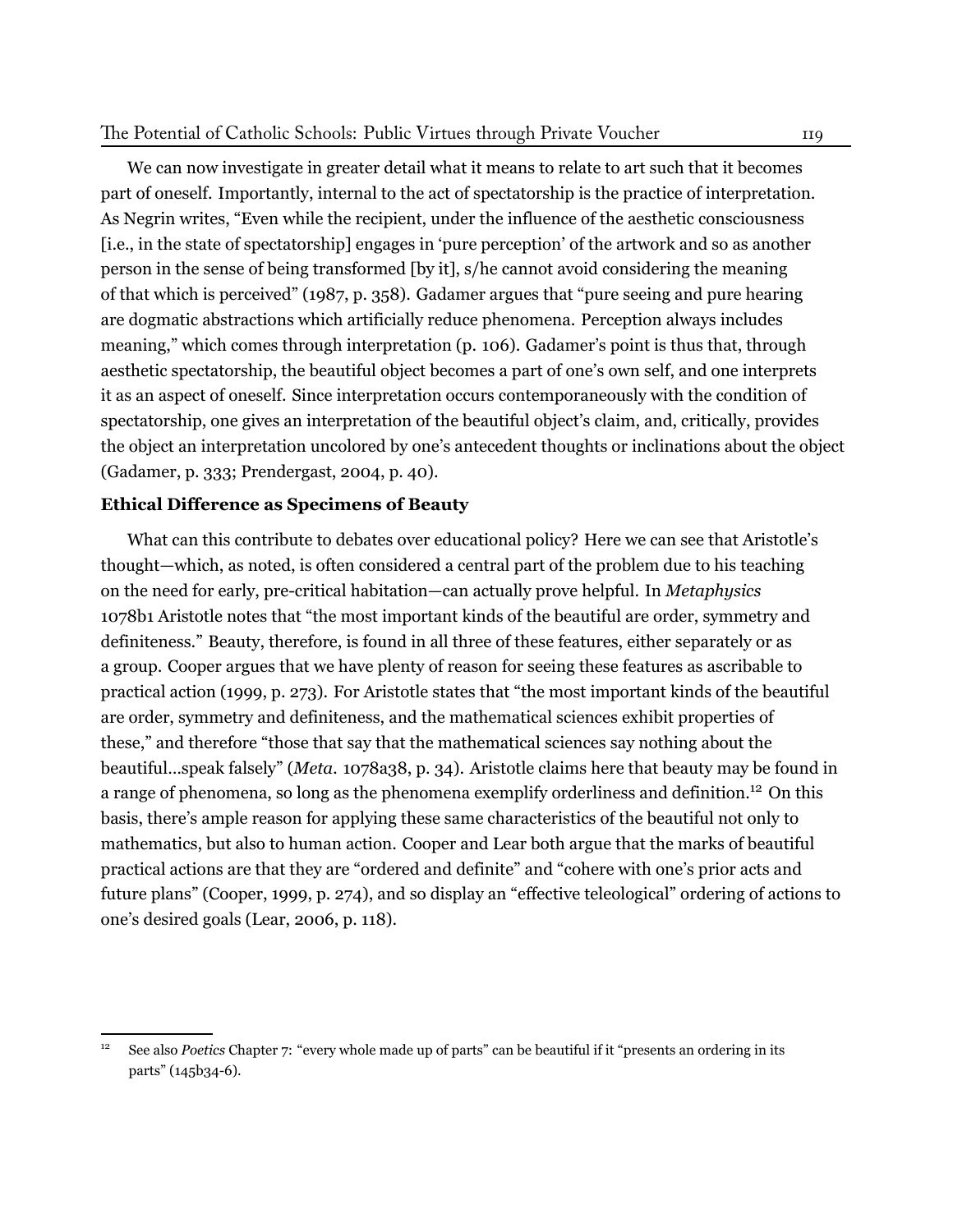What this description entails is that if a student were to experience an aesthetic embrace of moral difference later in their education, interesting implications would follow. If, per Gadamer's insight, moral difference—that is, alternative understandings of moral value—were at a later stage in a child's education to become a part of the self of that student, the integration of the beauty of this moral difference into the sense of self of the student-cum-spectator would be registered as a part of that student, and thus would be seen by this spectator-student without the coloring of antecedently engrained moral habits. Hence, this student would in regard to actions that are from her perspective morally false, yet which are expressed in an ordered way, come to develop a respectful embrace of the beauty found in the orderliness of these structured but morally false actions. To be sure, the person habituated to an initial set of values might be inclined by her earlier habituation to see the actions which reflect an incorrect moral end as less beautiful than the values her early habituation has instilled. But that only means that the ordered instance of moral difference would be seen as less beautiful, not that it would not be seen as beautiful at all. However, once seen as beautiful even if to a lesser degree—spectatorship can obtain, occasioning in turn self-dispossession and the assumption of difference into one's sense of self. As such, the newly appropriated set of actions could themselves become, through the interpretation inherent in spectatorship, comprehended and interpreted as one's own personal values, free from one's past instruction.

After a number of such experiences that have empowered the student to assume into her sense of self a range of different moral viewpoints, the result would be for that student a critical engagement in *foro interno* with a breadth of ordered ethical difference. That is, the student would be able to reflect on these various values, each having been engaged on its own terms and given a robust defense, and the student could then decide which value is most convincing. This would entail an overcoming of the problem Callan and others bewail by the way it would empower the student to assess values from a critical vantage point relative to the student's antecedent self, allowing the student to embody the 'civic magnanimity' which is a core aspect of the 'public virtues' described above.

#### **The Potential of Dramatic Arts**

Immediately, questions arise as to how such an aesthetic embrace would come to take place. Gadamer recognizes that, in an encounter with the beautiful, entering into the condition of spectatorship does not come automatically. It comes only after developing a true attentiveness to an artistic object. "[Aesthetic] [s]elf-forgetfulness is [not] a primitive condition," Gadamer notes, "for it arises from the attention to the object, which is the positive act of the spectator," since "obviously there is an important difference between a spectator who gives himself entirely to…art, and someone who merely gapes at something out of curiosity" (p. 126). Becoming a spectator requires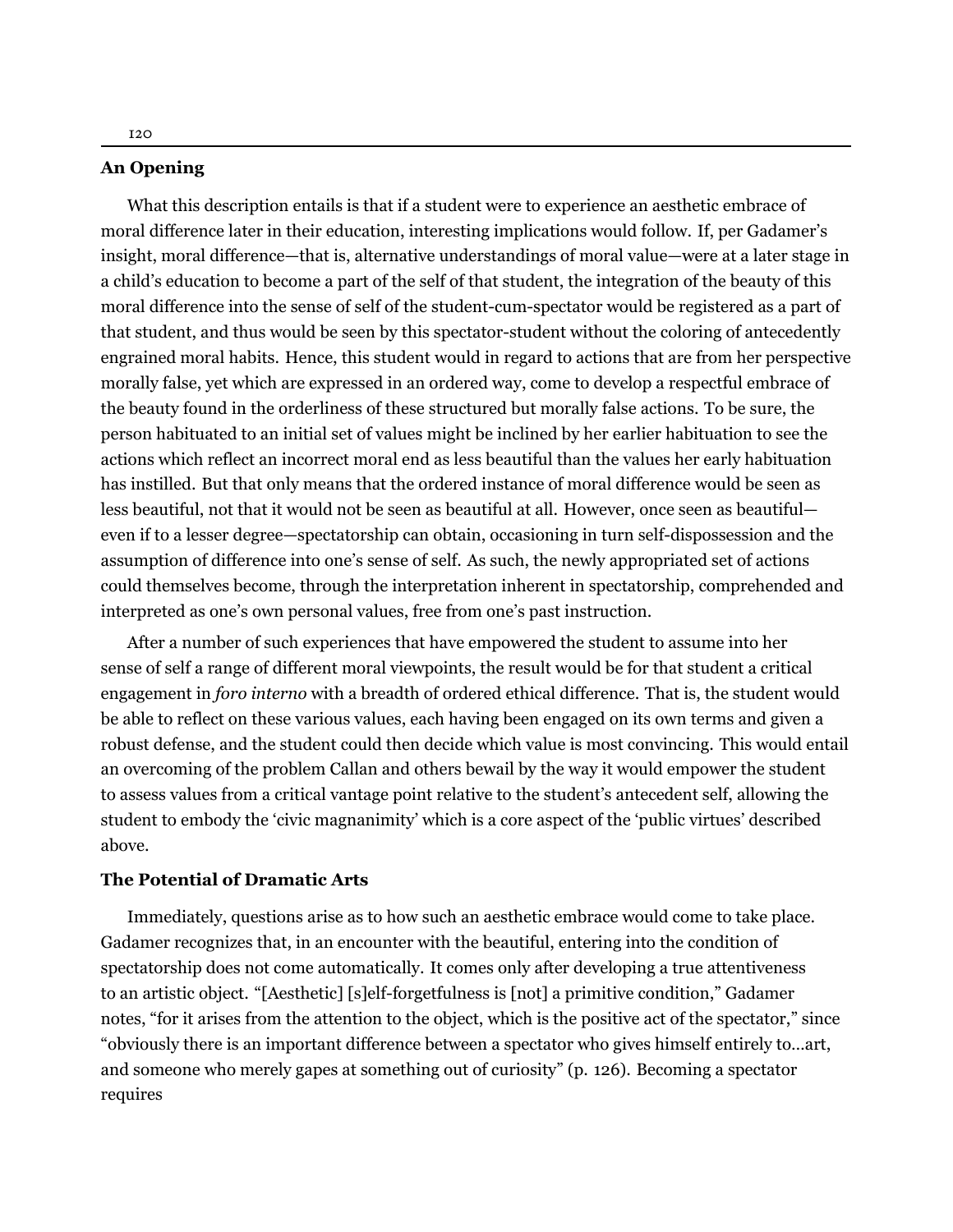#### serious attentive engagement. But how can one secure such engagement?

Dramatic arts participation and appreciation are curricular areas that afford students an especially promising possibility of cultivating spectatorship. Indeed, Aristotle himself notes that effective drama is suffused with order. In the *Poetics*, he argues that effective drama is structured in a way to highlight particularly important topics through an ordered presentation. Good drama has an effective and ordered plot and, as a result, is beautiful. In addition, the plot in effective drama also contains individuals who possess what Aristotle calls "manners," by which he means a discernibly ordered character manifested on stage (*Poetics* 6.1450b8). Hence, to Aristotle, drama makes visible the ordered acts flowing from the ordered characters exhibited by the *dramatis personae*. Given these criteria are met, drama provides a potential curricular intervention that could elicit spectatorship of contrasting moral positions.

In fact, research in dramatic arts production and audience appreciation education established by Prendergast shows the possibility of forging meaningful curricula for spectatorship cultivation. This can be accomplished by what Prendergast calls "audience-in-performance" theatre arts pedagogy (2004 and 2008). This curriculum has four components. First, students read plays whose content demonstrates clearly defined opposing moral understandings among protagonists. Second, students engage in small-group discussions to identify contrasting moral perspectives. Third, students attend a staged performance of the dramatic pieces conducted by experienced (although not necessarily professional) actors, followed by an analyzation of the actors' portrayal of their characters' moral perspectives. Finally, students are challenged to perform the same play themselves, and to reflect afterwards on how the characters' values were brought to life in their performance (Prendergast, 2004, pp. 48-50). Through this multi-tiered curriculum, Prendergast argues that we can indeed "teach spectatorship" (2008, pp. 100-110).

## **Can Contemporary Moral Difference Be Apprehended through Spectatorship?**

One objection to engagement with alternative moral views through spectatorship could be that many actions with which individuals might disagree may not disclose any substantial order. For example, actions undertaken only because they are perceived as obeying isolated divine commands could potentially be disjointed or inconsistent. That is, if ethics is for an individual only about following a command to practice one rule after another (e.g. avoid wool here and meat there), one's overall ethical life might be a disjointed farrago of distinct acts. How could a moral orientation of this kind be seen as a specimen of an *ordered* moral life and thus seen as beautiful and resultantly appropriated through spectatorship? In other words, how much difference in moral values is actually exhibited through opposing yet ordered sets of actions?

It helps to note that Aristotle believes that the morally vicious are only one type of people, a point that highlights the potentially broad scope of ordered practical action. As Irwin argues, the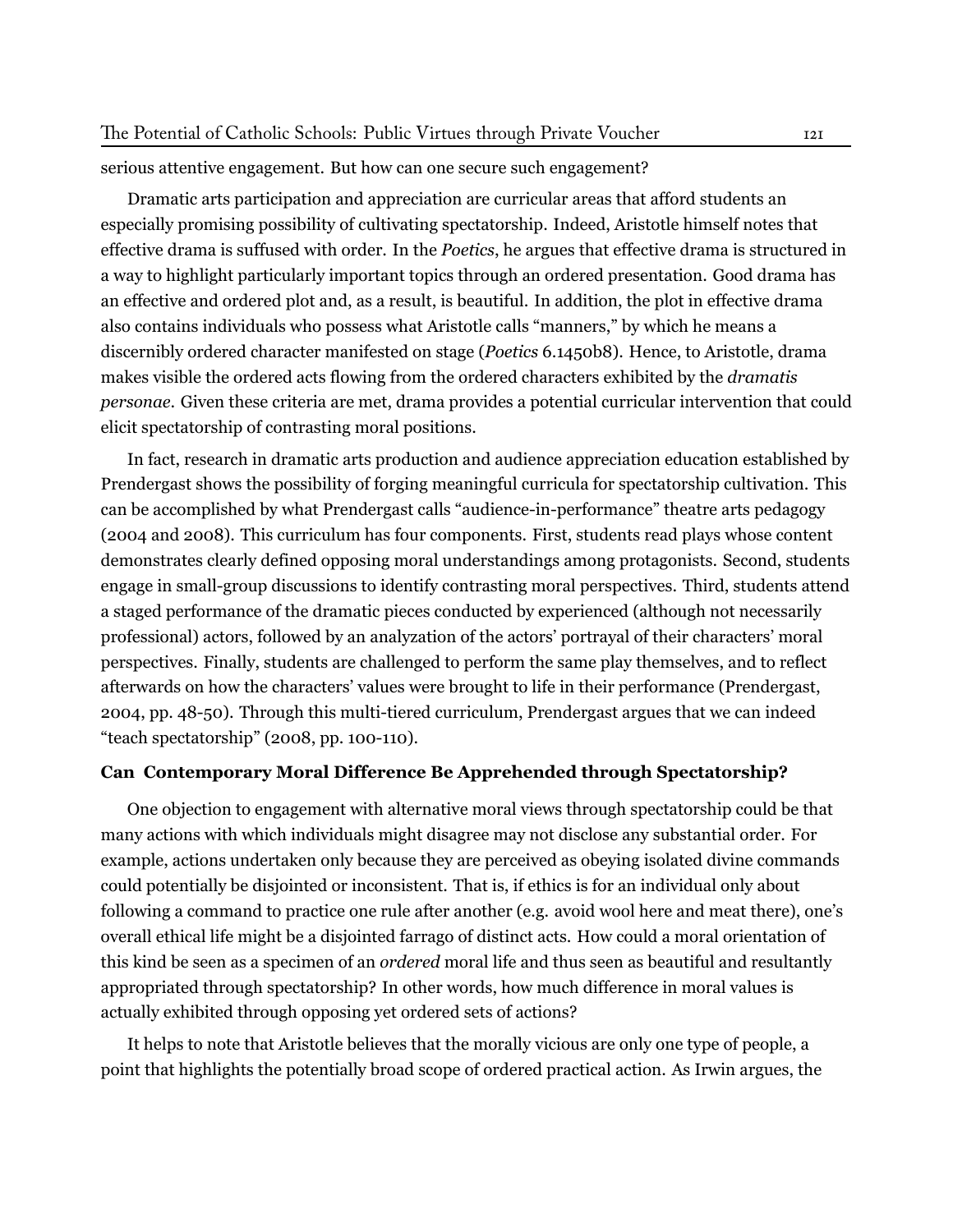vicious are for Aristotle those who pursue the satisfaction of their given inclinations, whatever they may be. Irwin notes that "Aristotle suggests that when we consider vicious people…we are not thinking of people who simply have alternative conceptions of virtue. For vicious people not only do not raise, but also refuse to raise, the questions that a virtuous person raises; for they believe practical reason cannot answer these questions, and that [reason tells them to…] follow their inclinations" (2001, p. 89, 95). On this view, to be vicious is to act out of a stable disposition born of choice (*NE* 1150a19) to pursue the satisfaction of given inclinations, whatever they be, as one's final end—which could well manifest great disorder. Irwin's interpretation, however, opens the possibility of ordered and incorrect, yet non-vicious action as a category of moral difference. On this reading, someone who has an ordered understanding of the good that does *not* identify it with the pursuit of the satisfaction of whatever their immediate inclinations are could be wrong, yet not vicious.

Aristotle is pointing us to the idea that the scope of ordered but morally incorrect action is likely quite wide. This point can be further underscored in reference to *Poetics* Chapter 4. There Aristotle maintains that "objects which in themselves we view with pain" we nevertheless can "delight to view the most realistic representations of in art," even including such objects as "the lowest animals and…dead bodies" (1448b10-12). Although Aristotle proceeds to state that the delight in knowing is the principal cause of delight in accurate representations of low value things, it does seem, as Laddy observes, that the delight is also partially "an aesthetic delight" owing to the orderly representation of even "the lowest" phenomena (2014). Actions and ways of living one initially views as low-value can, Aristotle suggests, be seen as beautiful and therefore embraced in spectatorship, given they instantiate order. Accordingly, the range of actions and ways of living that are apprehensible as beautiful is likely to be quite wide, avoiding a potential concern that a large number of opposing moral expressions in our contemporary pluralist world would be out of bounds for an embrace by spectatorship through dramatic arts curricula.

#### **Dramatic Arts, Empathic Missiology, and Philosophical Instruction**

Dramatic arts are a mainstay of Catholic primary and secondary education in the United States. The Catholic Education Office of the St. Louis Archdiocese, for example, affirms categorically that "Catholic Fine and Dramatic Arts Education originates with the recognition that each of us has the capacity for thinking and living artistically...fine and dramatic arts education is an *essential* part of the Catholic school curriculum" (n.d. Emphasis Added). This position is fortified by such national programs as The Catholic University of America's High School Drama Institute. Although often an extra-curricular experience only, there is opportunity within Catholic schools to seize on the findings of Prendergast and expand dramatic arts instruction through course work or broadened extra-curricular activities.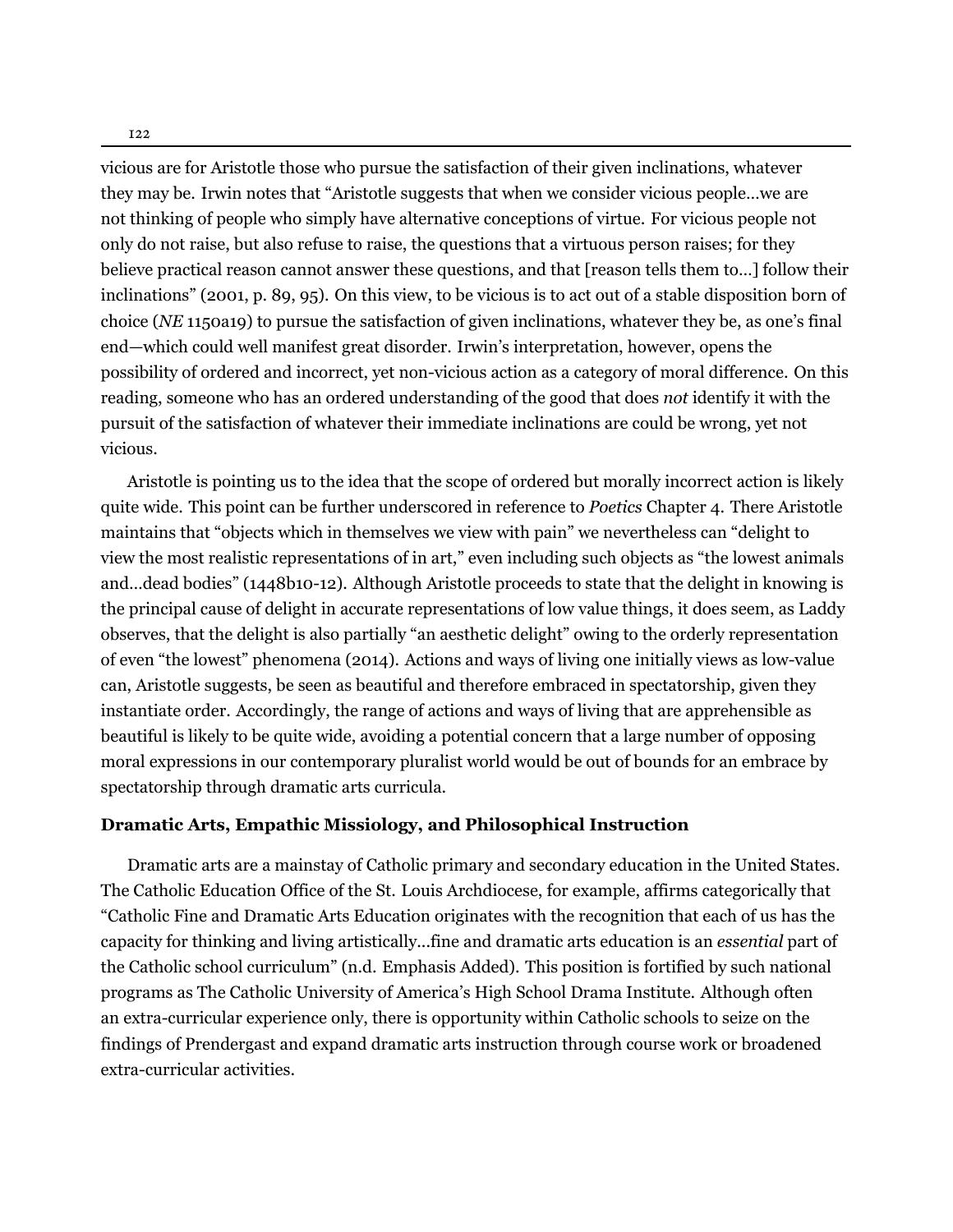#### The Potential of Catholic Schools: Public Virtues through Private Voucher 123

Indeed, as many educational theorists have noted, Catholic schools have an advantage over many public schools in this area. As Ravitch demonstrates, public schools face a "national obsession with testing" that leads to a "narrowing of the curriculum" that forces many to "reduce the time for the arts" (2014, p. 112, 122) and to limit the curriculum "to the exclusion of the arts and the full capaciousness of culture" (Kozol 2013). Although curricular time is always in short supply, Catholic schools in the United States do face less state-mandated, time-consuming testing pressures (Lindenberger 2020). Further, as the National Center for Educational Statistics documents, most Catholic schools still offer smaller class sizes and student-teacher ratios than most public schools, allowing for greater opportunities for small-group work in dramatic arts curricular or extracurricular activities (NCES, pp. 205.45, 208.20).

Nevertheless, it could be countered that despite these potentialities, there is little reason to believe that religious schools would perform dramatic works that could be seen as promoting opposing teachings to its affiliated church or denomination. However, in regard to Catholic education when viewed from the internal Catholic perspective, three points drawn from the teachings of Popes John Paul II, Benedict XVI, and Francis challenge this critique.

First, each of these popes has emphasized the role of deep empathy in contemporary Catholic missiology. Drawing on the thrust of the Second Vatican Council, Cardinal Ratzinger stated in 1996, "the Church must expose herself to the problems of our age in a radically new way" (96). Francis has powerfully expanded this orientation. He says the Church must go to "the outskirts of existence" so that a "culture of encounter" with all who "think differently and hold other beliefs" will allow the Church ever to be "going out to meet everyone" (2014, pp. 99-100).

This encounter aims for radicality in the approach to difference. The Church, Francis writes in *Evangelii Gaudium*, must be "willing to abase itself if necessary," becoming in the process a Church which, instead of "clinging to its own security" is one that becomes, in a sense, "bruised, hurting and dirty because it has been out in the streets" (sections 24, 49). The Church's evangelism involves exposure to and encounter with all the world sets forth, its many errors not excluded.

Art, including dramatic art, can play a vital role in this encounter. John Paul II was, in his early life, an actor for whom drama played a central role in his phenomenological theology. As Weigel documents, John Paul embraced throughout his life "the theater of the inner word" where through dramatic and literary arts humans "open up, through the materials of this world" the "dramatic structures of every human life" (37, 38). Indeed, in his *Letter to Artists*, John Paul maintained that "even in situations where *culture and the Church are far apart*, art remains a kind of bridge," for "in so far as it seeks the beautiful, fruit of an imagination which rises above the everyday, art is by its nature a kind of appeal to the mystery of redemption...[e]ven when [it] explore[s] the darkest depths of the soul or the most *unsettling aspects of evil…*" (sect. 10. Emphasis added). Hence, John Paul's thought does not eschew artistic expressions of, what is for the Church, moral error. As Bishop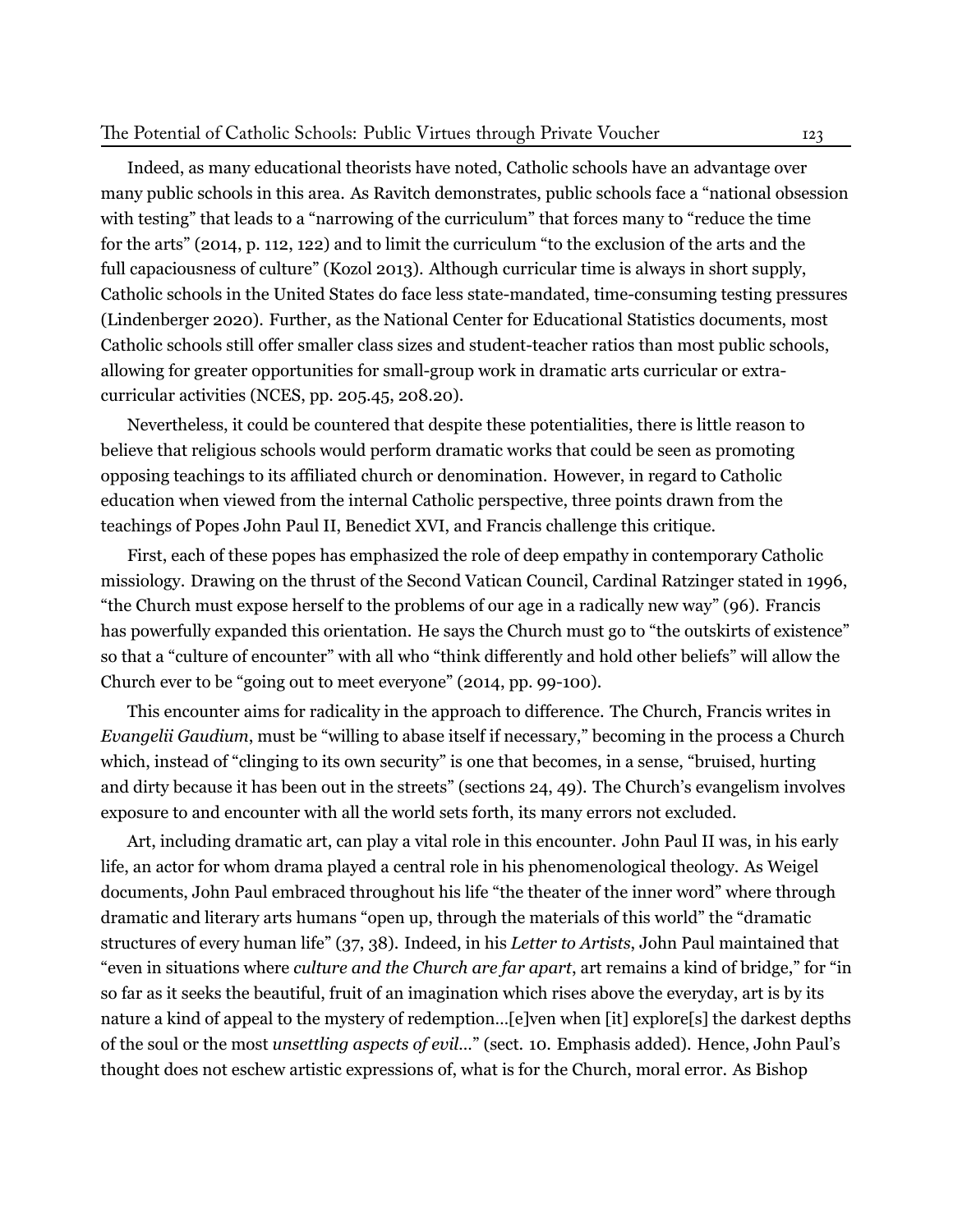Conley notes, Pope Benedict also emphasized the importance of forging meaningful connections with a range of artists including with many secular, agnostic, and atheist directors and dramaturges (cited in Donadio 2009). Pope Francis also emphasizes this point. Through art, he writes, "we generate empathy, the ability to understand others…We sense a bond with them, a bond no longer vague, but real," one in turn which "frees us from the desire to dominate others, [and] makes us sensitive to their difficulties" (cited in Vatican News 2020).

Third, from a Catholic perspective, the Church will never mire in what it takes to be moral error. As Ratzinger continues after counseling a radical embrace by the Church of the wider world– however far the world may have strayed from her teachings: "so too must culture be questioned anew" (p. 96). There must be subsequent critical engagement with what is first embraced in a radical way. The Church, in turn, has a rich tradition of rational assessment through philosophical analysis of the world surrounding her. True to this history, US Catholic secondary schools are known to most consistently offer high school instruction in philosophy, a discipline grounded in rational and critical assessment of a range of moral values. The American Philosophical Association reports that "parochial schools offer the most consistent opportunities for teaching philosophy" below the collegiate level. Reinforcing the tradition of philosophical instruction in Catholic schools are the findings of Klening, which show that a robust level of trust in teachers and administrators is necessary for both students and parents to allow critical reasoning such as philosophy to be thoroughly engaged in high school curricula (2018, pp. 133-143). Evidence indicates that "parents who can choose private schools are more satisfied with their child's school" (Rhinesmith 2017, p. 585). This in turn results in higher levels of trust in the schools' staff and curricula, allowing for parents to accept courses, such as philosophy, that expose students to contending values. For these reasons, philosophy courses can further be seen as deeply rooted within Catholic secondary education.

Dramatic arts in a Catholic high school context, therefore, could facilitate the understanding of moral differences, and work in courses in philosophy could provide the detailed critical examination—examination informed by the instruction in the arts and so opened to a wide variety of perspectives and views. Indeed, as Catholic philosopher O'Connell argues, the true student of ethics and the natural law must be one capable of "self-transcendence"; they must be able to go beyond their early instruction and habituation to reach a truly critical vantage point (1990, p. 144). Contemporary Catholic natural law theorist Gula reiterates just how aesthetics can complement engagement with the variety of human values by arguing that "reason is not to be construed in the narrow sense of logic or analysis…but entails the totality [of the human person] and so includes observation and research, intuition, common sense, affection, and *an aesthetic sense*" of all that speaks to the human condition (1989, p. 77. Emphasis added).

A conjunction of sympathetic understanding of moral difference through dramatic arts, and a zetetic assessment of contending values through philosophy instruction could secure just such a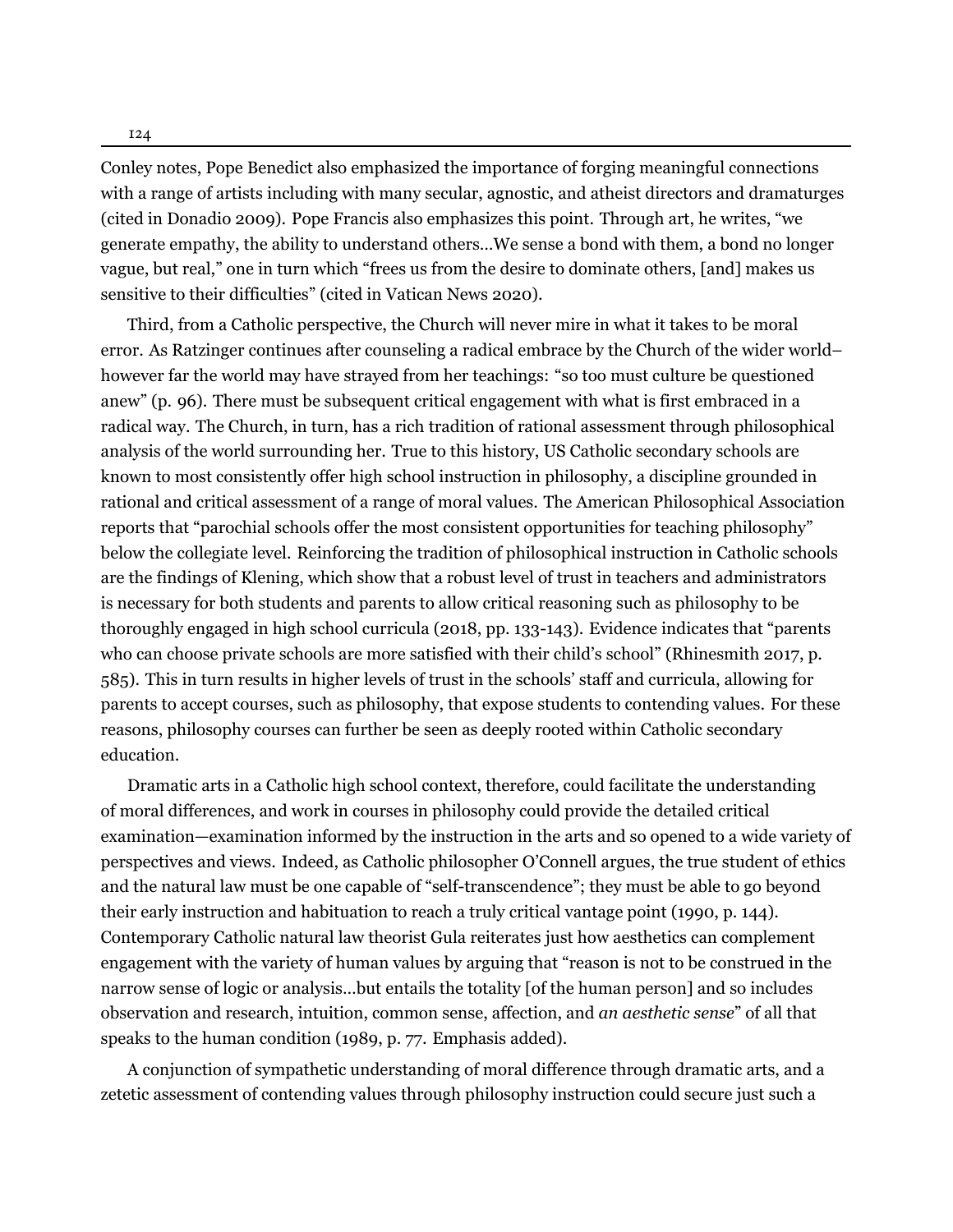self-transcending critical assessment of the values students may have been inculcated earlier in their education.

This conclusion allows us to hold—at a time when Catholic education is likely to gain opportunities both for growth and renewed criticism—that Catholic schools can instill values early, while cultivating a deep capacity for critical openness later in the educational process. As such, Catholic schools can indeed fulfill the charge of supplying contemporary society with open-minded, empathic, and critically engaged public leaders.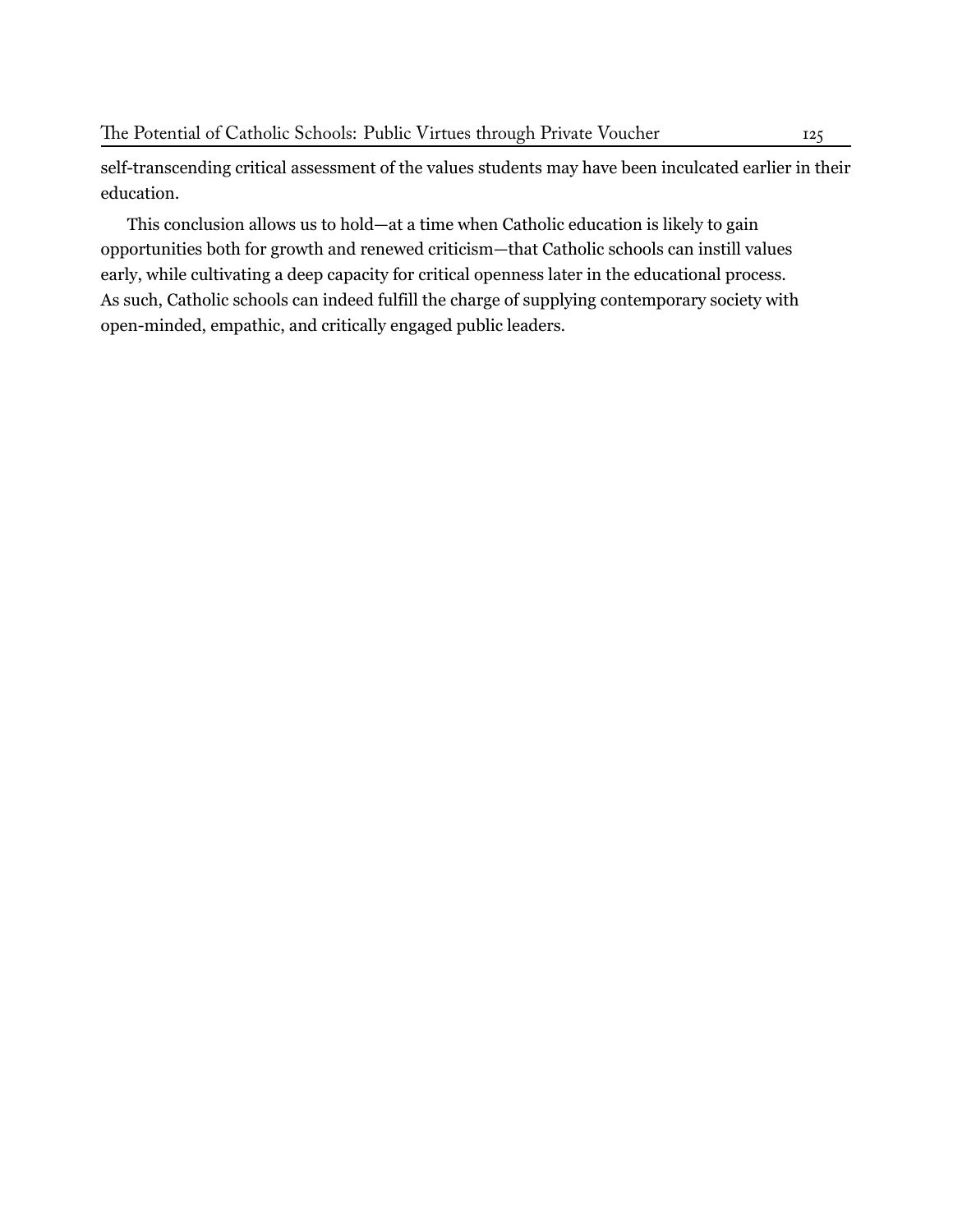#### **References**

- American Philosophical Association. (n.d.). *So you want to teach pre-college philosophy.* Retrieved December 1, 2019, from<https://www.apaonline.org/page/precollege>
- Aquinas (1947). *Summa theologica* (Benzinger Bros. ed.). (Fathers of the English Dominican Province, Trans).<https://isidore.co/aquinas/english/summa/index.html>
- Aquinas. (1993). *Commentary on the Nicomachean Ethics* [*Liber super Ethicorum Aristotelis*] (C.J. Litzinger, Trans.). Dumb Ox Press of St. Augustine's Press.
- Aquinas. (1999). *Disputed questions on the virtues* [*Quaestiones Disputatae De Virtutibus*] (R. McInerny, Trans., mod. J. Kennedy). St Augustine's Pr[ess. https://isidore.co/aquinas/english/](https://isidore.co/aquinas/english/) QDdeVirtutibus.htm
- Archdiocese of St. Louis. (n.d.). *Fine arts curriculum.* Retrieved September 23, 2019, from archstl.org/education/page/fine-arts-curriculum
- Aristotle. (1979). *Metaphysics* (G. A. Hippocrates, Trans.). Indianapolis, IN: Peripatetic Press.
- Aristotle. (1984). *Poetics* (I. Bywater, Trans.). *The Rhetoric and Poetics of Aristotle.* New York, NY: Modern Library.
- Aristotle. (1999). *Nicomachean ethics* (T.H. Irwin, Trans.). Cambridge, MA: Hackett.
- Baker, B. D. (2021, July 16). *School finance 101: Charter schooling in the post-Espinoza & Fulton era.* [National Education Policy Center. https://nepc.colorado.edu/blog/charter-schooling-post](https://nepc.colorado.edu/blog/charter-schooling-post-espinozaBaker) espinoza
- [Baker, B.D](https://nepc.colorado.edu/blog/charter-schooling-post-espinozaBaker)., & Green, P. (2020, January 30). *Should plaintiffs in a U.S. Supreme Court ruling about school choice be careful what they wish for?* The Hechning[er Report. Retrieved from](https://hechingerreport.org/) https://hechingerreport.org/opinion-should-plaintiffs-in-a-supreme-court-ruling-about-school choice-be-careful-what-they-wish-for/
- Bartholet, E. (2020). Homeschooling: Parent rights absolutism vs. child rights to education and y-. wish-for/protection. *Arizona Law Review,* 62 (1), 1-80
- Bennis, D. (n.d.). *What is democratic education?* Institute for Democratic Education in America. Retrieved September 23, 2019, fro[m](http://democraticeducation.org/index.php/features/what-is-d)

http://democraticeducation.org/index.php/features/what-is-democratic-education/

Berliner, D. (1999, May). Legislative Testimony, New Mexico Legislature. In *School choice and American democracy* (p. 8[5\). Retrieved from](https://www.brookings.edu/wp-content/uploads/2016/07/education)

https://www.brookings.edu/wp-content/uploads/2016/07/educationgaprevised\_chapter.pdf *Bethel Ministries, Inc. v. Dr. Karen B. Salmon, et al. United States District Court for the District of* 

Maryland, SAG-19-01853 01-21-2020 (2020).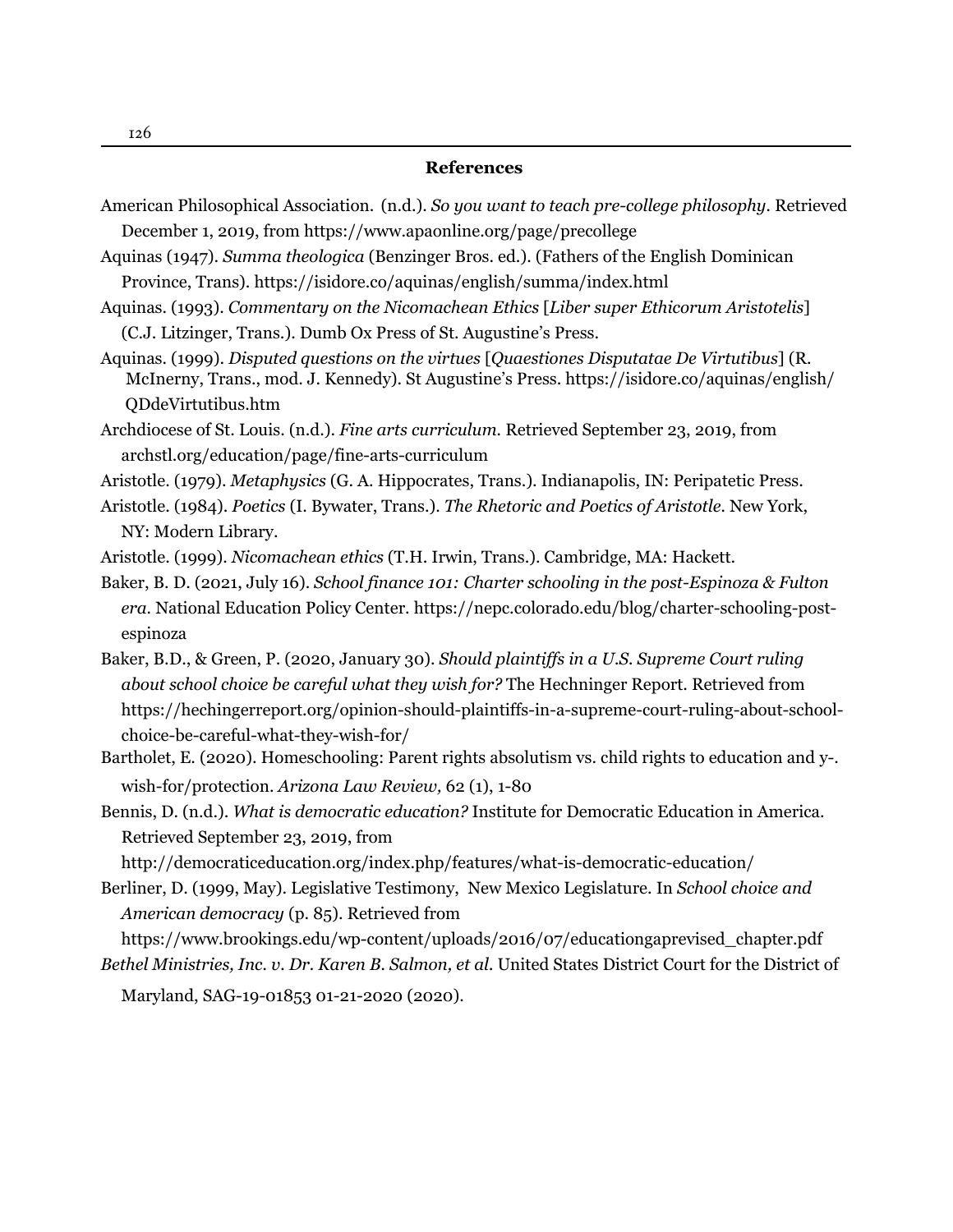- Black, D. (2013). Charter schools, vouchers, and the public good. *Wake Forest Law Review*, 48, 445-488.
- Black, D. (2020, July 3). Supreme court school vouchers ruling threatens American unity and public education. *USA Today*. htt[ps://www.usatoday.com/story/opinion/2020/07/03/public](https://www.usatoday.com/story/opinion/2020/07/03/public-educ) education-voucher-danger-supreme-court-decision-column/5359990002/
- Blad, E. (2020, November 7). Joe Biden's election as president tees up massive shifts for k-12 policy.  *Education Week.* [https://www.edweek.org/policy-politics/joe-bidens-election-as-president-tees](https://www.edweek.org/policy-politics/joe-bidens-election-as-president-tees-up-massive-shifts-for-k-12-policy/2020/11) u[p-massive-shifts-for-k-12-policy/2020/11](https://www.edweek.org/policy-politics/joe-bidens-election-as-president-tees-up-massive-shifts-for-k-12-policy/2020/11)
- Boser, U., Benner, M., & Roth, E. (2018, March 20). *The highly negative impacts of vouchers.* Center for American Progre[ss. https://www.americanprogress.org/issues/education-k-12](https://www.americanprogress.org/issues/education-k-12/reports/2) reports/2018/03/20/446699/highly-negative-impacts-vouchers/
- Callan, E. (1997). *Creating citizens: Political education and liberal democracy.* Oxford, United Kingdom: Oxford University Press.
- Callan, E. (1998). Justice and denominational schooling. *Canadian Journal of Education*, 3 (13), 367-383.
- *Calvary Road Baptist Church v. Herring* (filed 2020, petition for reconsideration filed August 20, 2021). Circuit Court for Loudon County, VA. 2006499.
- *Carson v. Makin (*2021, December 8), oral argument at the United Stated Supreme Court.  [https://www.oyez.org/cases/2021/2](https://www.oyez.org/cases/2021/20-1088)0-1088.
- *Catholic World Report.* (2016, May 10). The history, enemies, and importance of natural law: An interview with Dr. John Lawrence Hill.

 [https://www.catholicworldreport.com/2016/05/10/the-history-enemies-and-importance-of](https://www.catholicworldreport.com/2016/05/10/the-history-enemies-and-importance-of-natural-law/) natural-law/

- Cawth[on, S., Dawson, K., & Ihorn, S. \(2011\). Activat](https://www.catholicworldreport.com/2016/05/10/the-history-enemies-and-importance-of-natural-law/)ing student engagement through drama-based instruction. *Journal of Learning through the Arts,* 7 (1), 1-11.
- Cooper, J. (1999). Reason, moral virtue, and moral value. In J. Cooper (Ed.), *Reason and emotion: Essays on ancient moral psychology and ethical theory* (pp. 23-280). Princeton, NJ: Princeton University Press.
- Czakon, D., Michna, N.A. (2015, April 15). T*he truth of the work of art and the concept of hermeneutic rationality in the thought of Hans-Georg Gadamer.* [Paper presentation]. Hermeneutic Rationality and Dialectics: Features of the Contemporary and the Modern Conference 2015, University of Coimbra, Portugal. Retrieved from https://www.researchgate.net/publication/283906938\_Truth\_of\_work\_of\_art\_ and\_concept\_of\_hermeneutic\_rationality\_in\_thought\_of\_Hans-Georg\_Gadamer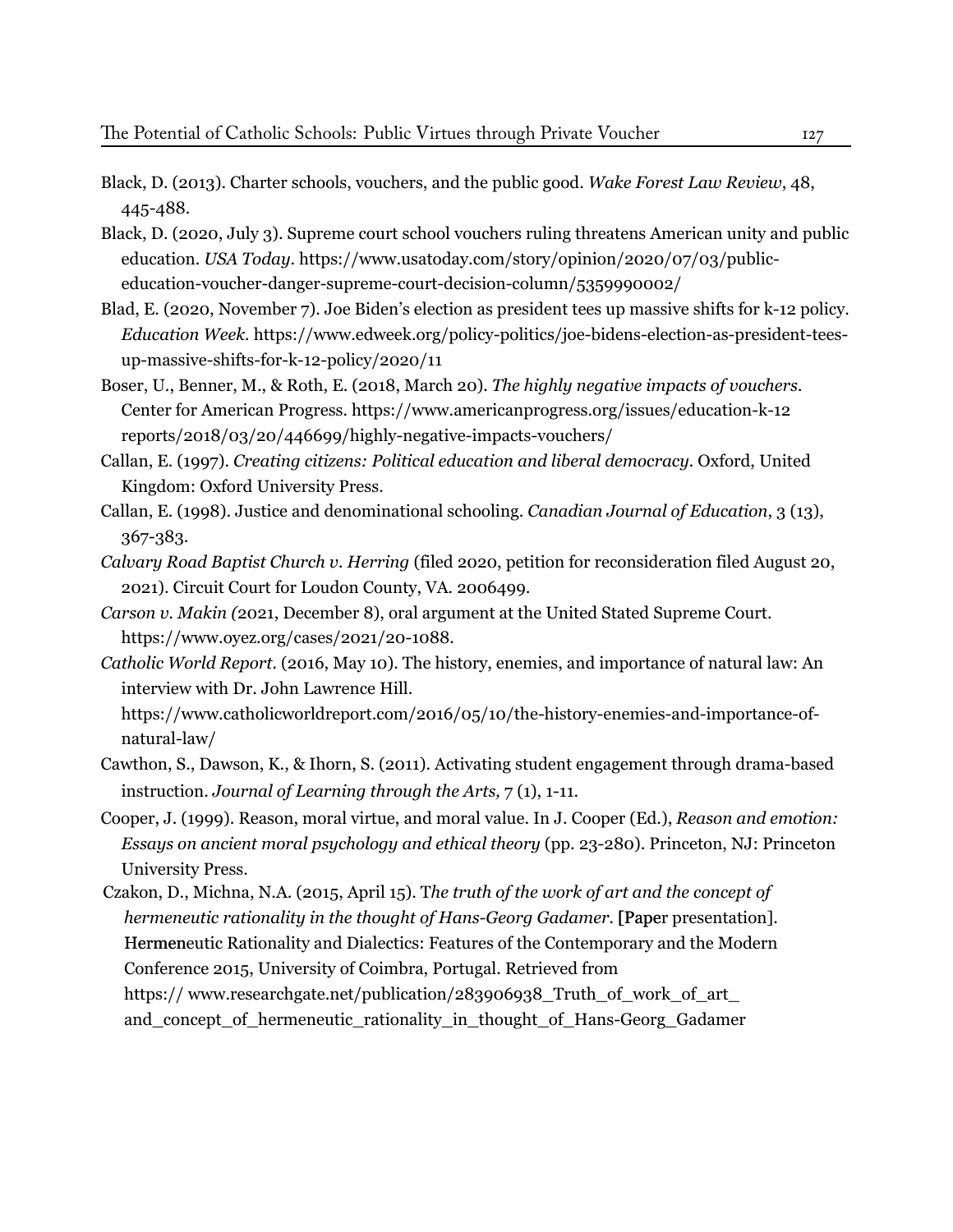- Donadio, R. (2009, November 22). Benedict woos artists, urging 'quest for beauty.' *The New York Times*. Retrieved from https://www.nytimes.com/2009/11/22/world/europe/22pope.html
- Dunn, J. (2020). In Supreme Court, a far-reaching win for religious-school parents. *Education Next*, *20* (3). ht[tps://www.educationnext.org/supreme-court-case-far-reaching-win-re](https://www.nytimes.com/2009/11/22/world/europe/22pope.html)ligious-school parents-espinoza-montana/
- Dwyer, J. (2[002\). Changing the conversation about children's education. In S. Macedo & Y. Tamir](https://www.educationnext.org/supreme-court-case-far-reaching-win-religious-schoo) (Eds.), *Moral and political education*, NOMOS LXIII (pp. 314-356). New York University Press.
- Dwyer, J. (1998). *Religious schools v. children's rights.* Ithaca, NY: Cornell University Press.
- *Espinoza v. Montana Department of Revenue,* 592 U.S.\_\_\_\_ (2020).
- Femia, J., Korosenyi, A., & Slomp. (Eds.). (2010). *Political leadership in liberal and democratic theory*. Cambridge, MA: Imprint Academic.
- Francis. (2014). Address to the lay movements on Pentecost vigil, 18 May 2013. In Pope Francis:  *The Church of Mercy: A Vision for the Church*. Chicago, IL: Loyola Press.
- Francis. (2013). *Evangelii gaudium.* Retrieved from https://www.vatican.va/content/francesco/en/apost\_exhortations/documents/papa francesco\_esortazione-ap\_20131124\_evangelii-gaudium.html
- Freddoso, A. (1999). Two roles for Catholic philosophers. In J.P. O'Callaghan & T. S. Hibbs (Eds.),  *Recovering nature: Essays in natura[l philosophy, ethics, and metaphysics in honor of Ralph](https://www.vatican.va/content/francesco/en/apost_exho) McInerny* (pp. 229-252). Notre Dame, Indiana: Notre Dame University Press.
- Fuchs, J. (1965). *Natural law: A theological investigation*. New York: Sheed and Ward.
- *Fulton et al. v. City of Philadelphia et al,* 539 U.S.\_\_\_ (2021).
- Gadamer, H-G. (1993). *Truth and method* (2<sup>nd</sup> ed.). Continuum.
- Gilles, S. (2001). Civics lesson: Review of *Diversity and distrust: civi[c education in a multicultural](https://www.educationne) democracy* by Stephen Macedo. Education Next, 1 (1). https://www.educationnext.org/civics-lesson/
- Godwin, K., & Ruderman, R. (2014). State versus parental control of education. In M. Deckman & J. Prud'homme (Eds.), *Curriculum and the culture wars: Debating the Bible's place in public schools* (pp. 147-176). New York: Peter Lang.
- Gray, Megan. (2021, December 8). *Supreme Court signals support of public tuition for religious schools in Maine case.* Press Herald. Retrieved from https://www.pressherald.com/2021/12/08/u-s-supreme- court-hears-arguments-in-maine-school funding-case/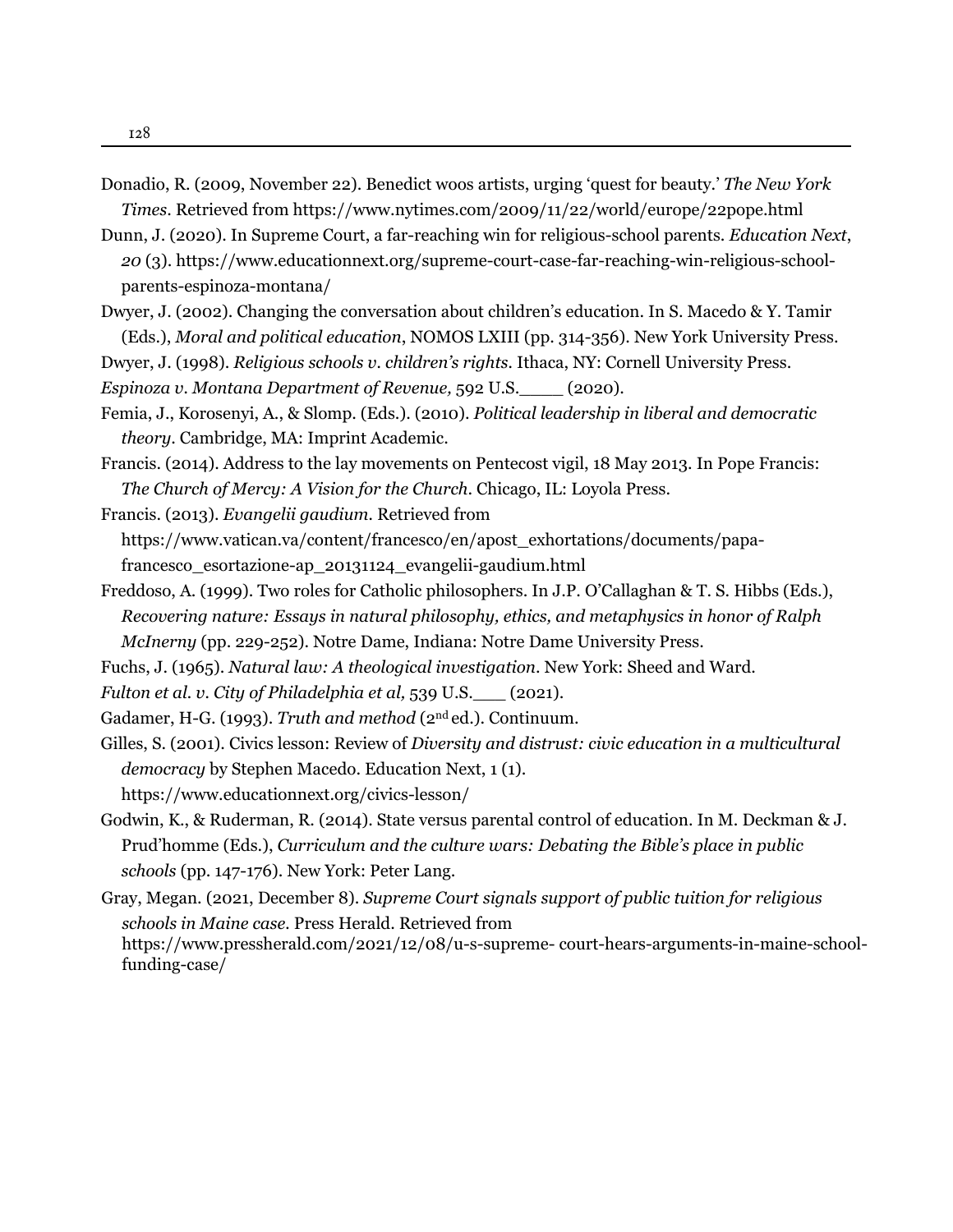- Gross, R. (2018). *Public v. private: The history of school choice in America.* Oxford, UK: Oxford University Press.
- Gula, R. (1989). *[Reason informed by faith: Foundations of Catholic morality.](https://www.pressherald.com/2021/12/08/u-s-supreme-%ED%AF%80%ED%B0%83court-hears-arguments-in-maine-school-funding-case/)* Mahwah, NJ: Paulist Press.
- Gutmann, A. (1999). *Democratic education.* Princeton, NJ: Princeton University Press.
- Howe, Amy. (2021, December 8). *Conservative justices scoff at Maine's exclusion of religious schools from tuition-assistance program.* Scotusbl[og. Retrieved fr](https://www.scotusblog.com/2021/12/conser)[om https://](https://www.scotusblog.com/2021/12/conservative-justices-scoff-at-maines-exclusion-of-religious-schools-from-tuition-assistance-program/) [www.scotusblog.com/2021/12/conservative-justices-scoff-at-maines-exclusion-of-rel](https://www.scotusblog.com/2021/12/conservative-justices-scoff-at-maines-exclusion-of-religious-schools-from-tuition-assistance-program/)igious scho[ols-from-tuition-assistance-program/](https://www.scotusblog.com/2021/12/conservative-justices-scoff-at-maines-exclusion-of-religious-schools-from-tuition-assistance-program/)

Illathuparampil, M. (2017). Goal-oriented ethics: Framing the goal-setting concretely. *Religions*, 8 (10), 228-235.

[International Theological Commission, Congregation for the Doctrine of the Faith. \(2009\). In](https://www.scotusblog.com/2021/12/conservative-justices-scoff-at-maines-exclusion-of-religious-schools-from-tuition-assistance-program/)  search of a universal ethic: A new look at the natural law. Retrieved from http://www.vatican.va/roman\_curia/congregations/cfaith/cti\_documents/rc\_con\_cfaith doc\_20090520\_legge-naturale\_en.html

Irwin, T.H. (2001). Vice and reason. *Journal of Ethics*, 5 (1), 73-97.

*Jackson v. Benson*, 218 Wis. 2d 835 (1989)

- John Paul II. (1999). *Letter to artists*. Retrieved from [https://www.vatican.va/content/john-pa](https://www.vatican.va/content/john-paul-ii/en/letters/1999/documents/hf_jp-ii_let_23041999_artists.html)ul  [ii/en/letters/1999/documents/hf\\_jp-ii\\_let\\_23041999\\_artists.html](https://www.vatican.va/content/john-paul-ii/en/letters/1999/documents/hf_jp-ii_let_23041999_artists.html)
- Kelly, M. (2004). A critique of Gadamer's aesthetics. In B. Krajewski (Ed.), *Gadamer's repercussions: Reconsidering philosophical hermeneutics* (pp. 103-120). Oakland, CA: University of California Press.
- Kleinig, J. (2018). Trust and critical thinking. Educati[onal Philosophy and Theory, 50 \(2\),](https://ij.org/wp-content/uploads/2016/0)  133-143.
- Komer, R., & Grady, O. (2017). *School choice and state constitutions: A guide to [designing school](https://www.nytim)  choice programs* (2nd ed.). Institute for Justice. Retrieved from

<https://ij.org/wp-content/uploads/2016/09/50-state-SC-report-2016-web.pdf>

- Kozol, J. (2013, September 26). This is only a test. *New York Times*. Retrieved from <https://www.nytimes.com/2013/09/29/books/review/reign-of-error-by-diane-ravitch.html>
- Kristjansson, K. (2007). *Aristotle, emotions, and education*. Farnham, UK: Ashgate.
- Laddy, T. (2014, September 11). What is beauty? Aristotle's contribution: Tragic beauty.  *Aesthetics Today.*
- Lear, G. (2006). Aristotle on moral virtue and the fine. In R. Kraut (Ed.), *The Blackwell guide to Aristotle's Nicomachean Ethics* [\(pp. 116-136\). Hoboken, NJ: Blackwell Press.](https://www.fatherly.com/love-money/private-school-vs-public-school-facts-b)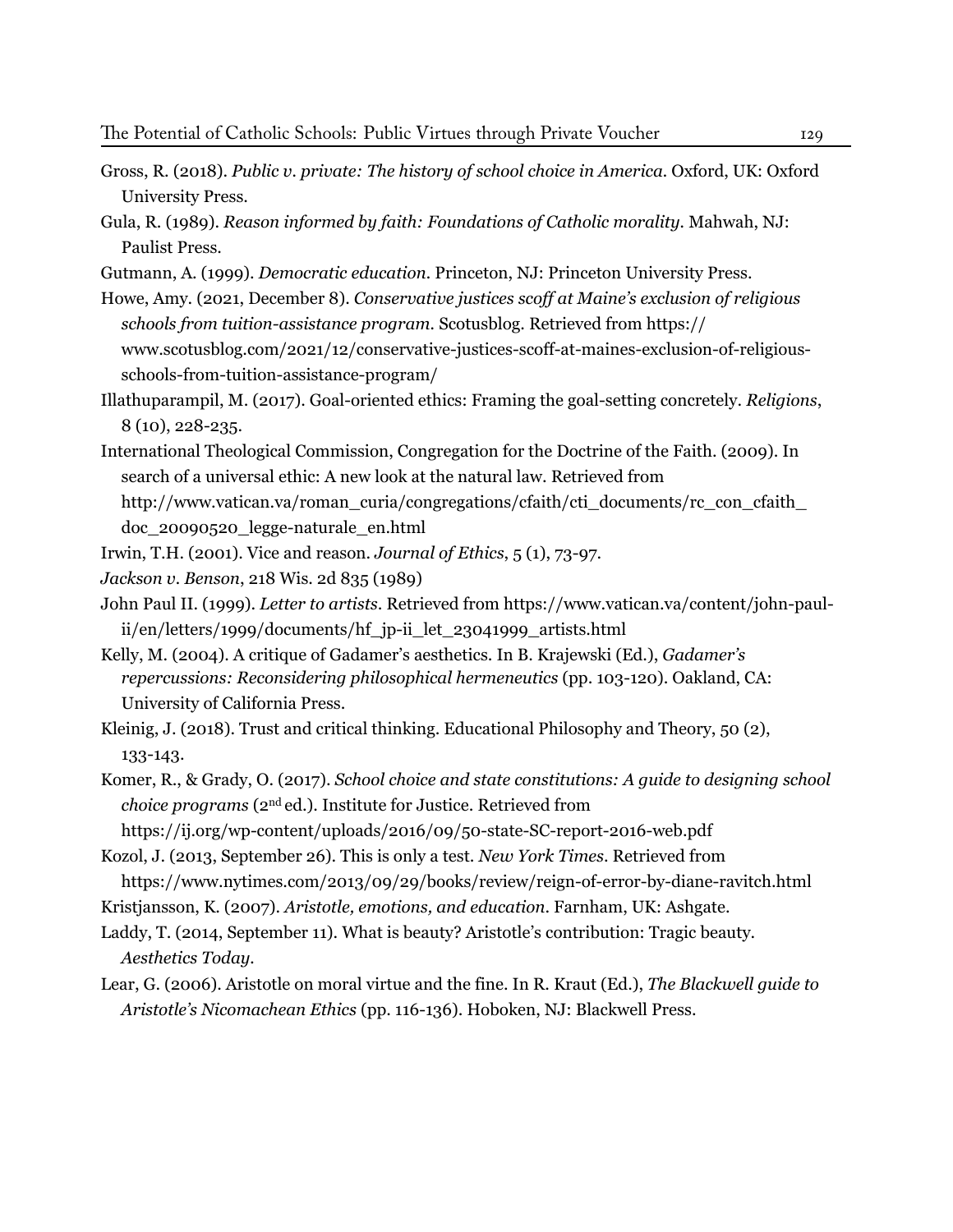- Lindenberger, H. (2020, September 24). Private schools vs. public schools: Facts, benefits and statistics. *Fatherly.* [https://www.fatherly.com/love-money/private-school-vs-public-school](https://www.fatherly.com/love-money/private-school-vs-public-school-facts-benefits-statistics/)  facts[-benefits-statistics/](https://www.fatherly.com/love-money/private-school-vs-public-school-facts-benefits-statistics/)
- Lubienski, C., & S.T. (2013). *The public school advantage: Why public schools outperform private schools.* Chicago, IL: University of Chicago Press.
- Macedo, S. (1992). Charting liberal virtues. In J. Chapman & W. Galston (Eds.), *Virtue,* NOMOS X[XIV \(pp. 204-232\). New York, NY: New York University Press.](https://www.aacu.org/publications-research/periodicals/democracy-leadership-and-role-libe)
- MacMullen, I. (2007). *Faith in schools? Autonomy, citizenship and religious education.* Princeton, NJ: Princeton University Press.
- Marcy, M. (2002). Democracy, leadership and the role of liberal education. *Liberal Education*, 1 (88). Retrieved from [https://www.aacu.org/publications-research/periodicals/de](https://www.aacu.org/publications-research/periodicals/democracy-leadership-and-role-liberal-education)mocracy leadership-and-role-liberal-education
- [McLaughlin, T.H. \(2008a\). Citizenship, diversity and education: A philosophical perspective. In](https://www.aacu.org/publications-research/periodicals/democracy-leadership-and-role-liberal-education) D. Carr, M. Halstead, & R. Pring (Eds.), *Liberalism, education and schooling: Essays by T.H. McLaughlin* (120-136). Cambridge, MA: Imprint Academic.
- McLaughlin, T.H. (2008b). Distinctiveness and the Catholic school: Balanced judgment and the temptations of commonality. In D. Carr, M. Halstead, & R. Pring (Eds.), *Liberalism, education and schooling: Essays by T.H. McLaughlin* (pp. 199-218). Cambridge, MA: Imprint Academic
- McLeod, S. (2013). The Legal and social infirmities of Zelman v. Sim[mons-Harris.](https://educationresearchallia) *Journal of Catholic Education,* 6 (3), 328-341.
- Mills, J., Egalite, A., & Wolf, P. (2016, February 22). *How has the Louisiana scholarship program affected students?* The Educ[ation Research Alliance of New Orleans. Retrieved from](https://www.educationdive.com/news/supreme-court-to-hear-case)  https://educationresearchalliancenola.org/files/publications/ERA-Policy-Brief-Public-Private- [School-Choice-160218.pdf](https://educationresearchalliancenola.org/files/publications/ERA-Policy-Brief-Public-Private-School-Choice-160218.pdf)
- M[odan, N. \(2020, January 21\).](https://educationresearchalliancenola.org/files/publications/ERA-Policy-Brief-Public-Private-School-Choice-160218.pdf) *Supreme Court to hear case educators worry could 'destabilize public schools.* EducationDive. Retrieved from https://www.educationdive.com/news/ supreme-court-to-hear-case-educators-worry-[could-destabilize-public-school/570745/](https://www.educationdive.com/news/)
- Murray, J. C. (1960). *We hold these truths: Catholic reflections on the American proposition.* New York, NY: Sheed and Ward.
- Nash, R. (1997). *[Answering the 'virtuecrats': A](http://www.nea.org/home/19133.htm) moral conversation on character education.* New York, NY: Teachers College Press.
- National Education Association. (n.d.). *The case against vouchers*[. Retrieved December 1, 2020,](https://nces.ed.gov/programs/digest/d18/tables_2.asp#) from http://www.nea.org/home/19133.htm

Nationa[l Center for Education Statistics. \(n.d.\).](http://www.nea.org/home/19133.htm) *Table 205: Private School Education and Table 208: Teachers and Pupil/Teacher Ratios.* Retrieved from https://nces.ed.gov/programs/digest/d18/tables\_2.asp#Ch2Sub8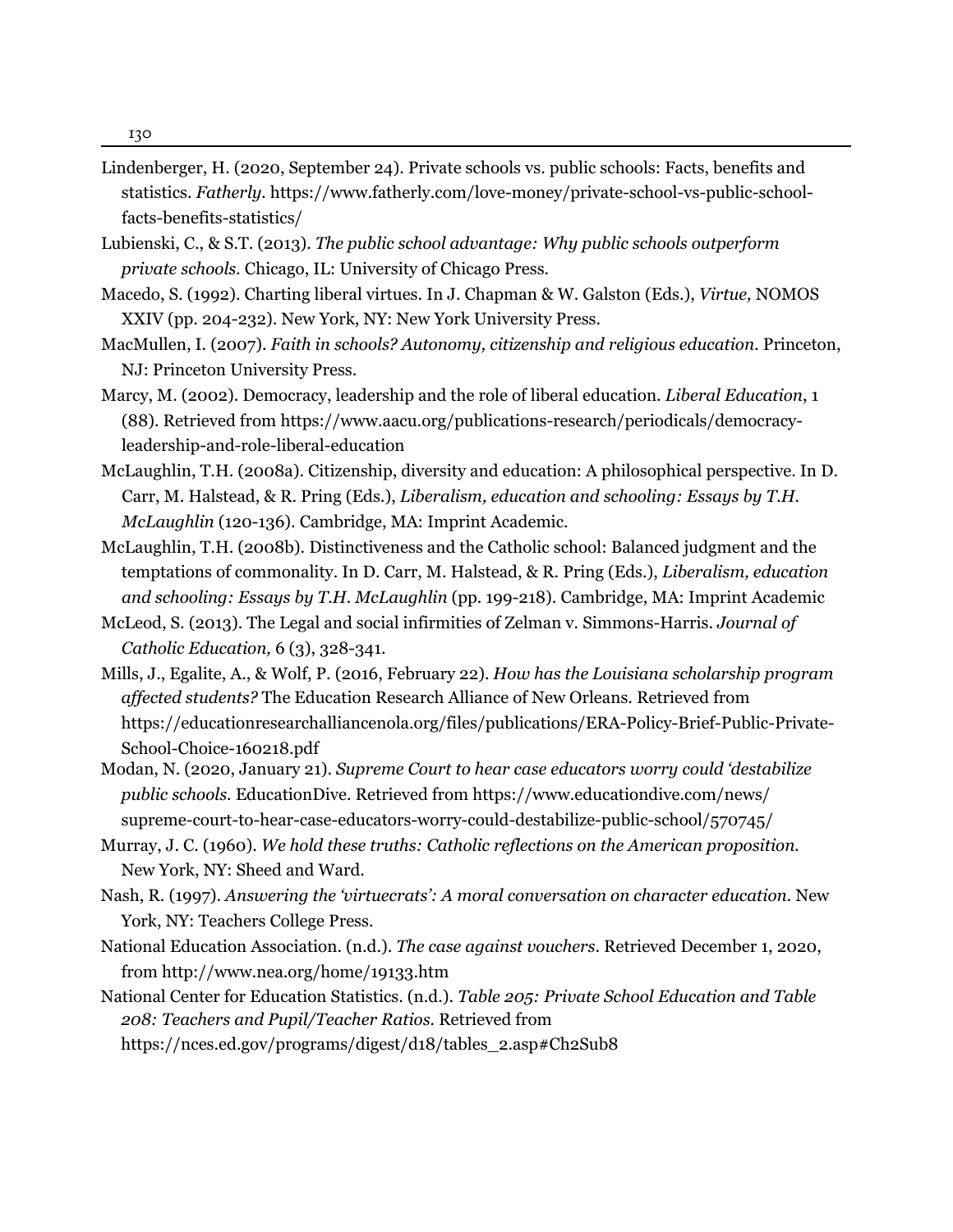- Negrin, L. (1987). Two critiques of the autonomy of aesthetic consciousness: A comparison of Benjamin and Gadamer. *[Philosophy and Social Criticism](https://www.fatherly.com/love-money/private-school-vs-public-school-facts-benefits-statistics/)*, 13 (4), 343-366.
- Noddings, N. (2007). *When school reform goes wrong.* New York, NY: Teachers College Press.
- O'Connell, T. (1990). *Principles for a Catholic morality* (rev. ed.). New York, NY: Harper.
- *Our Lady of Guadalupe School v. Morrisey-Berru*, 591 U.S. (2020).
- Peters, R.S. (1966). *Ethics and education*. London, UK: Allen and Unwin.
- *Pierce v. Society of Sisters,* 268 U.S. 510 (1925).
- Prendergast, M. (2004). 'Playing attention': Contemporary aesthetics and performing arts audience education. *Journal of Aesthetic Education*, 38 (3), 36-51.
- Prendergast, M. (2008). *Teaching spectatorship: Essays and poems on audience in performance.* Amherst, NY: Cambria Press.
- Ratzinger, J. (1996). *[A New Song for the Lord: Faith in Christ and Liturgy Today.](https://www.aacu.org/publications-research/periodicals/democracy-leadership-and-role-liberal-education)* New York: Crossroad.
- Ravitch, D. (2014). *Reign of error: The hoax of the privatization movement and the danger to America's public schools.* New York, NY: Vintage.
- Reeve, C.D.C. (1995). *Practices of reason: Aristotle's Nicomachean Ethics.* Oxford, UK: Oxford University Press.
- Rhinesmith, E. (2017). A review of the research on parent satisfaction in private school choice programs. *[Journal of School Choice](https://oll.libertyfund.org/titles/rommen-the-natural-law-a-study-in-legal-and-social-history-and-philosophy)*, 11 (4), 585-603.
- Rommen, H. (1936). *The natural law: A study in legal and social history and philosophy* (T. R. [Hanley & B. Herder, Trans.\). Retrieved from https://oll.libertyfund.org/titles/rommen](https://oll.libertyfund.org/titles/rommen-the-natural-law-a-study-in-legal-and-social-history-and-philosophy)t[he-natural-law-a-study-in-legal-and-social-history-and-philosophy](https://oll.libertyfund.org/titles/rommen-the-natural-law-a-study-in-legal-and-social-history-and-philosophy)
- *Rosenberger v. University of Virginia*, 515 U.S. 819 (1995).
- [Rosenblum, N. \(2002\). Pluralism and democratic education: Stopping short by stopping with](https://educationresearchalliancenola.org/files/publications/ERA-Policy-Brief-Public-Private-School-Choice-160218.pdf)   [schools. In S. Macedo & Y.](https://educationresearchalliancenola.org/files/publications/ERA-Policy-Brief-Public-Private-School-Choice-160218.pdf) Tamir (Eds.), *Moral and political education*, NOMOS XLIII (pp.147-169). New York NY: New York University Press.
- Schuck, S. (2020, May 7). Use Espinoza to liberate children. *Colorado Springs Gazette.*  [Retrieved from https://gazette.com/opinion/use-the-espinoza-ruling-to-liberate-children/](https://www.educationdive.com/news/supreme-court-to-hear-case-educators-worry-could-destabilize-public-school/570745/) article\_cae3dfb8-c22d-11ea-9435-673b0bd7cc4f.html.
- Sobic, L. (2002, July 1). Espinoza is a boon for school choice nationwide. *National Review.*   [Retrieved from https://www.nationalreview.com/2020/07/espinoza-is-a-boon-for-school](https://www.nationalreview.com/2020/07/espinoza-is-a-boon-for-school-choice-nationwide/) cho[ice-nationwide/](https://www.nationalreview.com/2020/07/espinoza-is-a-boon-for-school-choice-nationwide/)